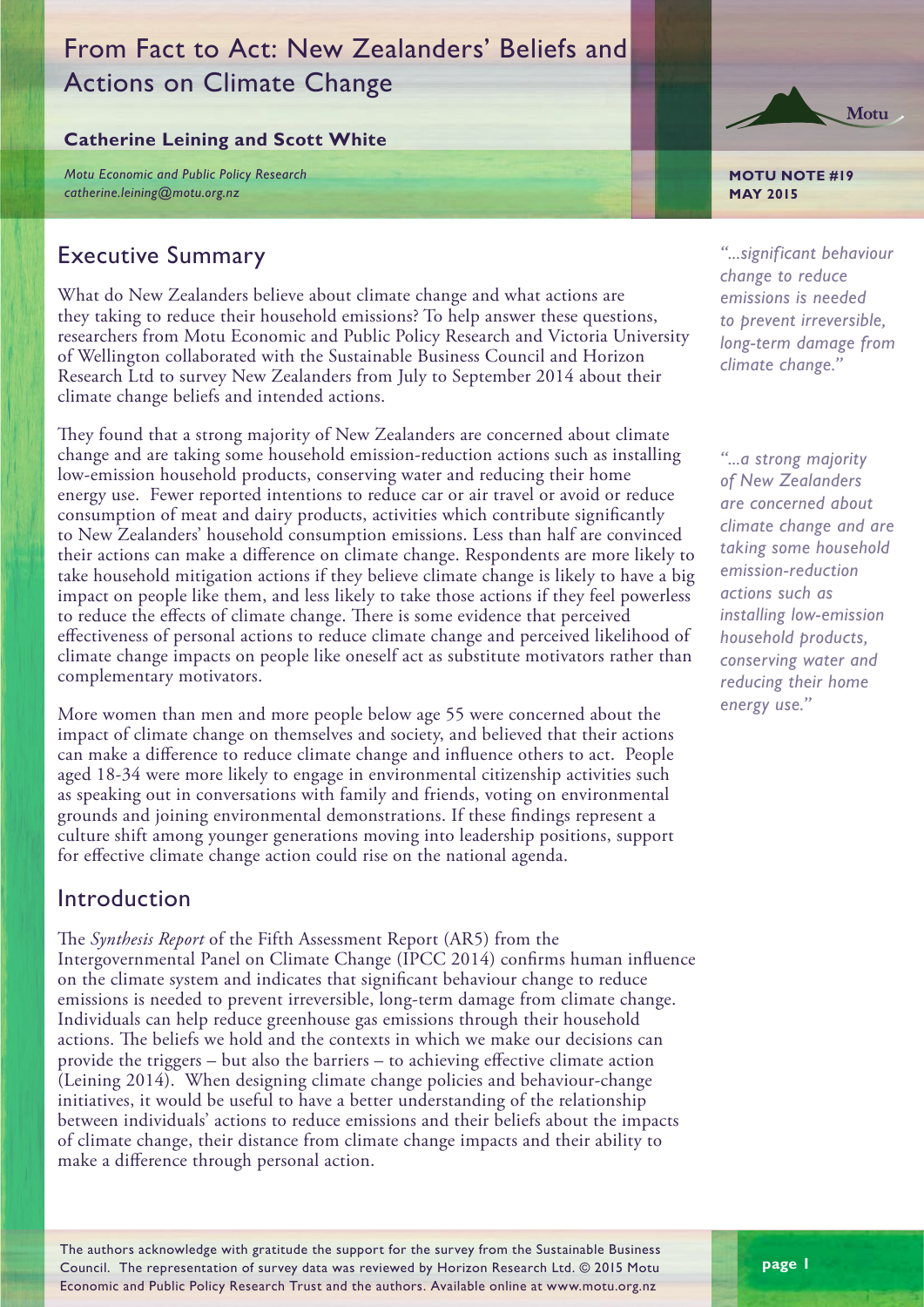The survey *New Zealanders' Climate Change Actions and Attitudes* (Horizon Research Ltd 2014) was designed by Catherine Leining and Suzi Kerr at Motu and Taciano Milfont at Victoria University of Wellington to explore New Zealanders' current household actions and beliefs with regard to mitigating climate change. Many of the survey questions were drawn or adapted from other studies. The survey was administered by Horizon Research Ltd in August and September 2014 to 2,246 New Zealanders aged 18+ who are members of the HorizonPoll national online research panel. Results were weighted to reflect the 2013 New Zealand Census of Population and Dwellings. The survey has a statistical margin of error of 2.1%. The survey was supported by the Sustainable Business Council (http://www.sbc.org.nz).

The survey invited responses on the following topics:

- Beliefs about the impacts of climate change
- Beliefs about the relative significance of climate change as a challenge to society, both globally and in New Zealand
- Beliefs that climate change is likely to affect both respondents personally and society in general (psychological distance)
- Beliefs that respondents' own actions can make a difference to reduce climate change (self-efficacy)
- Intended household actions that reduce emissions
- Triggers, barriers and motivations for taking those actions
- Intentions to engage in "environmental citizenship" activities.

This paper presents the results of the 2014 survey together with some preliminary high-level analysis by Motu researchers of correlations between actions and beliefs. It also references the findings of other recent surveys on New Zealanders' climate change beliefs; however, most of those surveys use different question sets (e.g. TNS Conversa and NZIER (2008), Stuart (2010), Horizon Research Ltd (2012), Hughey et al. (2013) and Roy Morgan Research Ltd. (2015)). The 2014 survey has some similarities in objective to that taken in a survey of nearly 200 residents in the Greater Wellington region by Aitken et al. (2011), but the analytical approach applied by the authors is different. Across these studies, there is enough alignment to permit joint consideration, if not comparison, of results.

## Climate change beliefs: Impacts

The survey included a series of questions on climate change beliefs developed by Spence et al. (2012). It found that a majority of individuals (53%) agree that "Most scientists believe that humans are causing climate change." However, a significant minority of respondents (19%) still disagree with this statement and 28% are undecided. About 41% agree that New Zealand is likely to be negatively affected by climate change (31% are undecided and 27% disagree), and 37% agree that climate change is likely to have a big impact on people like them (38% are undecided and 25% disagree).

*"...a majority of individuals (53%) agree that "Most scientists believe that humans are causing climate change." However, a significant minority of respondents (19%) still disagree with this statement and 28% are undecided."*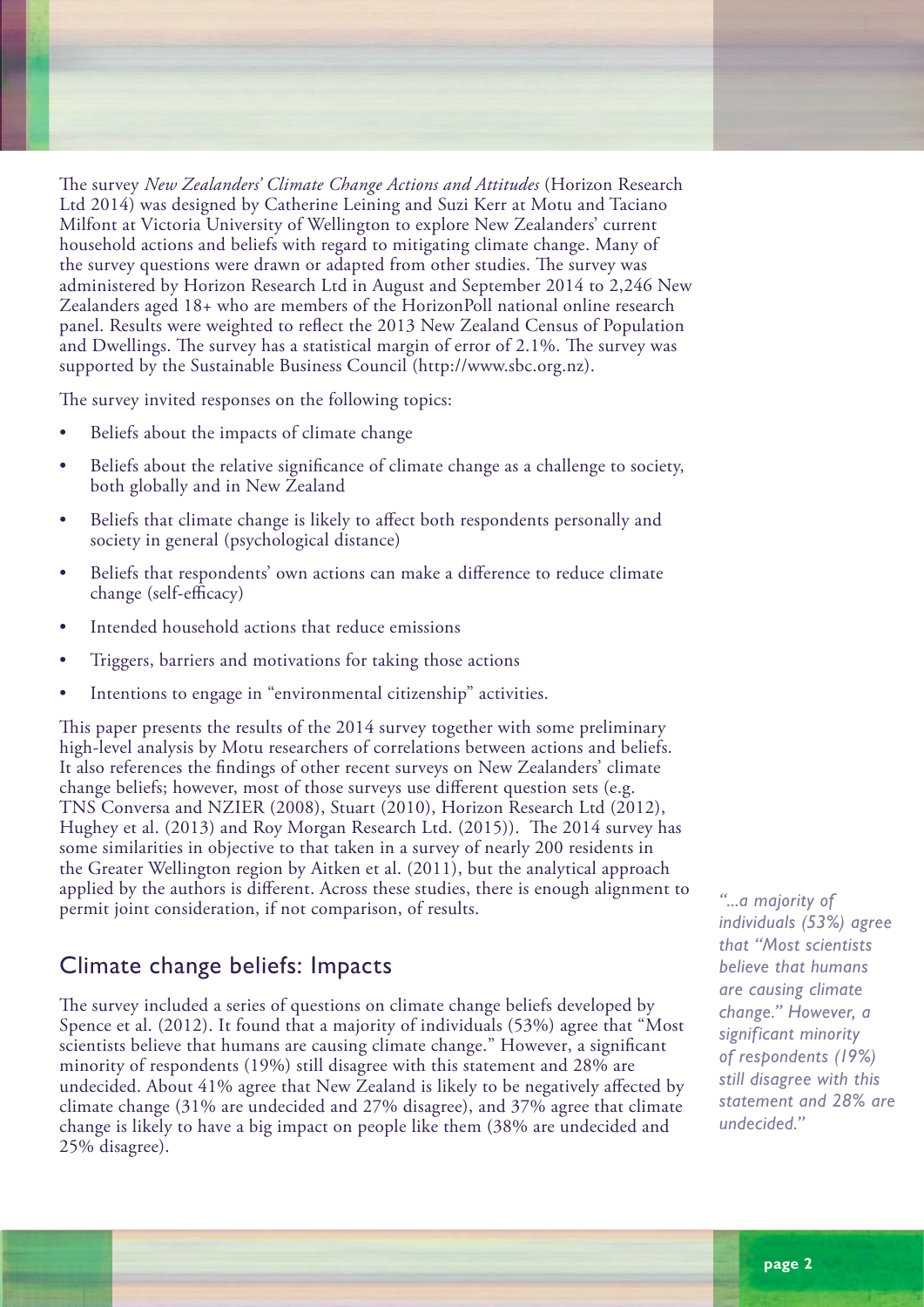Less than half of New Zealanders (49%) feel certain that climate change is really happening (24% are undecided and 28% disagree). (See Figure 1.)





Source: Horizon Research Ltd (2014)

For perspective, these findings can be considered alongside those of other surveys which used different question sets.

- $\bullet$  In surveys of similar scale and methodology, Horizon Research Ltd (2012) m surveys or similar searc and methodology, Fromson research Etd (2012).<br>showed changes in New Zealanders' views on climate change issues between 2008 and 2012. In 2012, nearly 53% of New Zealanders regarded climate change as an urgent or immediate problem, compared to 75% in 2008. In 2012, a strong majority supported more action on climate change by business (68%), citizens themselves  $(64%)$ , Parliament  $(64%)$ , the Prime Minister  $(61%)$ , all government officials  $(63\%)$  and all political parties  $(54\%)$ .
- In a survey of nearly 200 Wellingtonians by Aitken et al. (2011), participants were asked to provide a rating for a series of questions. For the question "To what extent do you believe human activity is contributing to climate change?" the mean response was 3.95 on a scale of 1-5 with 5 representing "a lot." For the question "How severe do you consider the problem of climate change?" the mean response was 3.83 on a scale of 1-5 with 5 representing "a huge problem." **8. Concern about the effects of climate change**
- In a 2010 survey of 503 respondents by Stuart (2010), 47% of respondents identified most with the statement, "There's evidence to show the world is experiencing climate change and it is certainly a problem. There seems to be clear proof that this is caused by human activity." This compares to 33% who identified with the statement "There's evidence to show the world is experiencing

Horizon Research Limited PO Box 52‐107 Kingsland 1352. Telephone 021 84 85 76 or 021 076 2040. E‐mail gcolman@horizonresearch.co.nz; or manager@horizonresearch.co.nz. www.horizonpoll.co.nz

respondents themselves.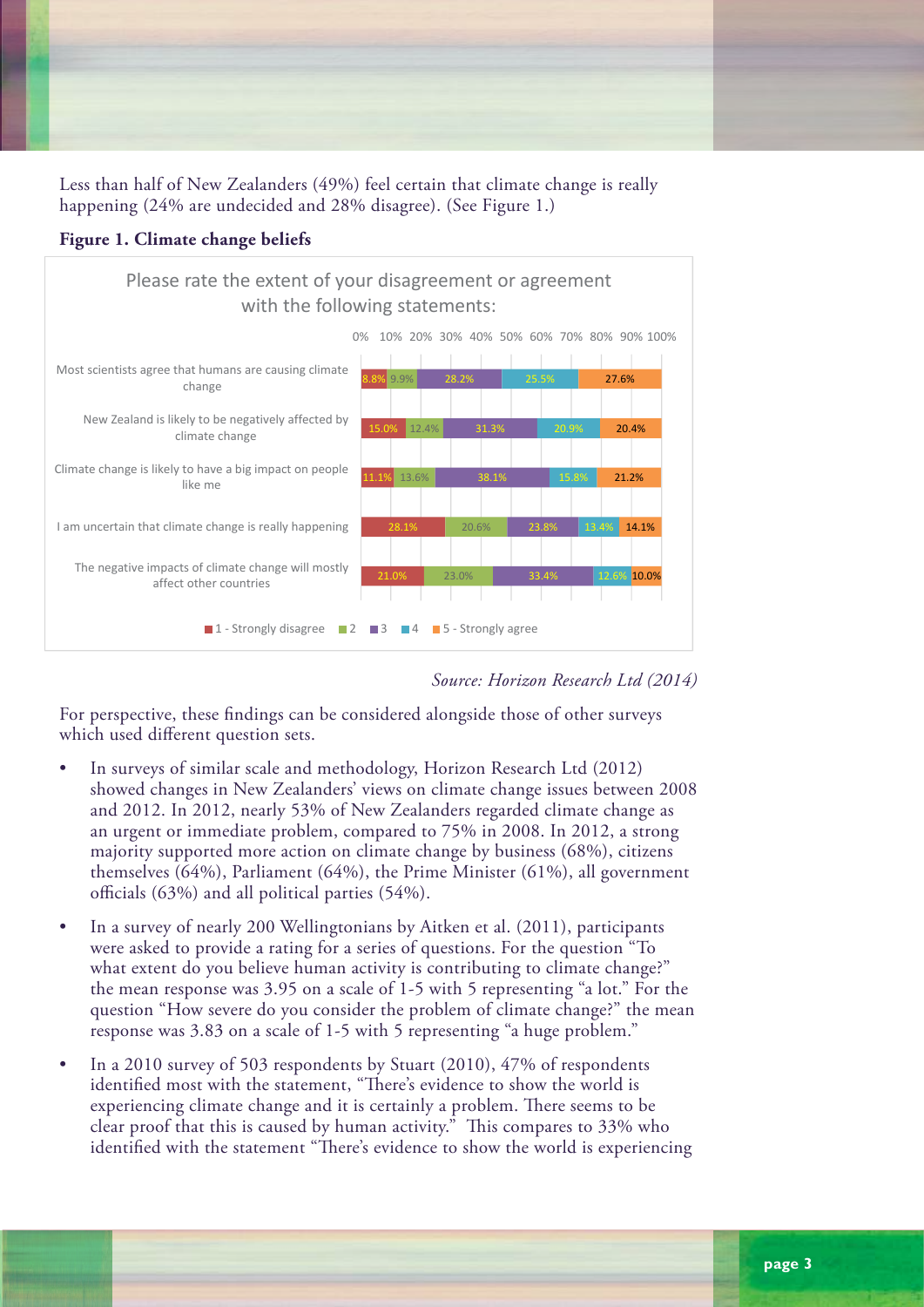climate change and it is certainly a problem. However there seems to be no clear proof that this is caused by human activity," and 20% who identified with the statement "The world climate is having the same ups and downs that it always has. There's no real evidence that we have a particular problem."

• In a 2008 survey of 1,003 New Zealanders by TNS Conversa and NZIER (2008), 33% reported strong belief that climate change is happening and 38% reported strong belief that humans and animals have a direct impact on climate change.

For broader international context, peer-reviewed studies show that the vast majority (97%) of climate scientists confirm the reality of human-influenced climate change (Anderegg 2010; Doran and Zimmerman 2009; Oreskes 2004). This gulf between scientific and public belief remains a barrier to broad public support for ambitious action to reduce emissions.

## Climate change beliefs: Relative importance

The 2014 survey explored how individuals perceive climate change as a problem relative to other societal issues. Applying the approach used in a 2010 study by Stanford University researchers (Yeager et al. 2010), the survey invited New Zealanders to identify the most important problem facing the world in the future if nothing is done to address it. For analysis, responses were grouped by theme. A quarter of respondents nominated problems relating to global warming/climate change/greenhouse gases/the environment/water. This was by far the most pressing problem category, with war (12%), poverty issues (9%), overpopulation (5%) and economic issues (4%) all gaining less than half as many responses. However, when asked about the most important problem facing New Zealand today, using a question adapted from Dunlap el al. (1993), 14% of respondents identified poverty and 8% identified employment. Both climate change/environment/pollution and income/ wages/cost of living were nominated by about 7% each.

Other recent New Zealand surveys show similar findings on the relative importance of climate change issues.

- An August 2014, a telephone survey of about 1,000 New Zealanders aged 14+ conducted by Roy Morgan Research Ltd (2015) found that 6% identified the category of "environmental issues" as the most important problem facing New Zealand, and 2% specified climate change/warming. When asked about the most important problem facing the world, 11% identified the broad category of "environmental issues" and 5% specified sub-category of climate change/global warming.
- In a Horizon Research Ltd survey of 2200 New Zealanders conducted in 2013 (Hughey, Kerr, and Cullen 2013), global warming/climate change/ozone was identified as the single most important issue facing the world by 21% of respondents, which was the top ranking. In contrast, fewer than 10% identified that issue grouping as the most important issue facing New Zealand.

*"This gulf between scientific and public belief remains a barrier to broad public support for ambitious action to reduce emissions."*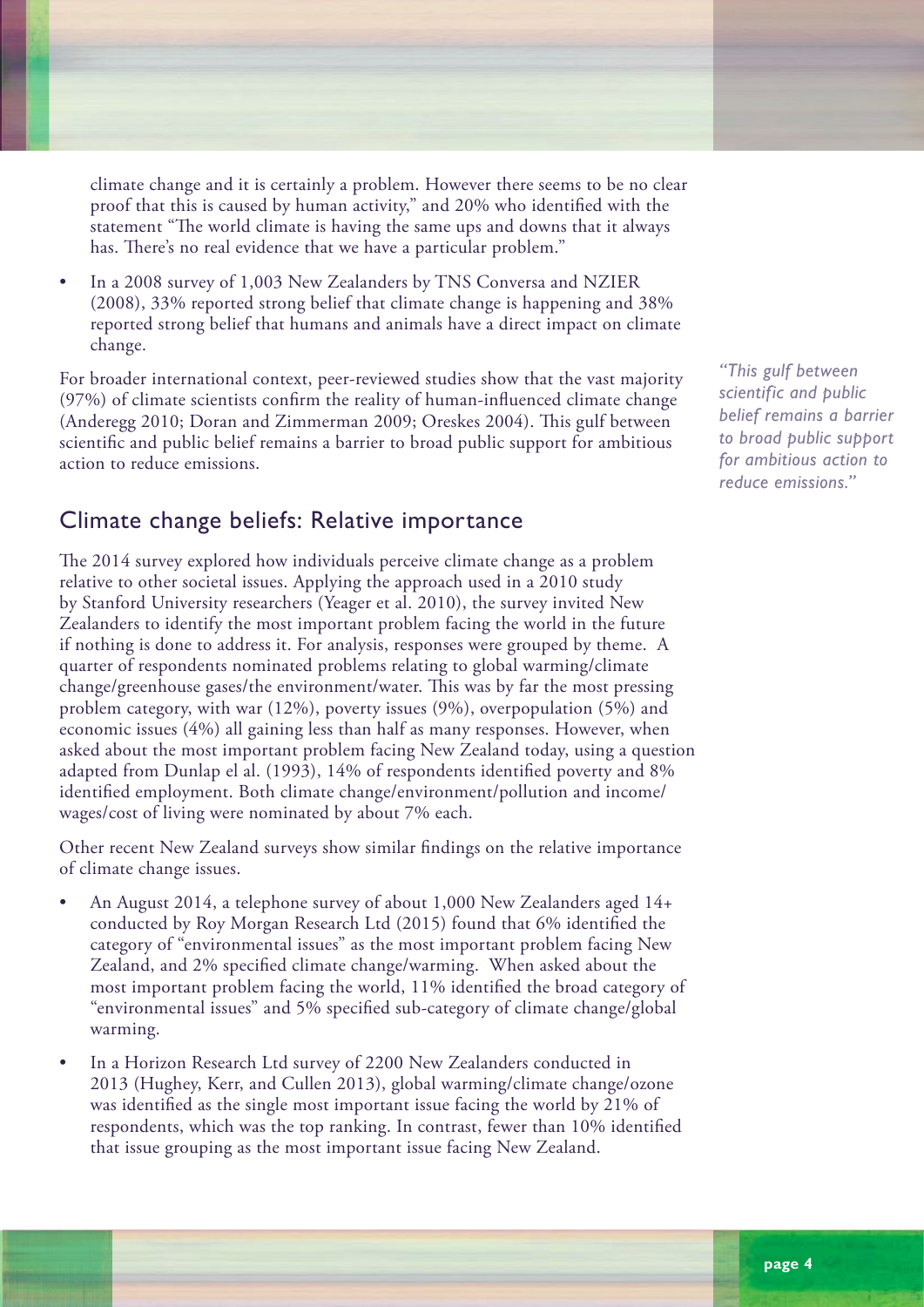• Stuart (2010) invited 503 respondents to rate the seriousness of climate change on a scale of 1-10. The mean response was 5.7, and nearly 16% assigned a rating of 9 or 10.

These responses raise interesting questions. Do individuals perceive climate change as a more serious problem for the future than the present? Is climate change viewed as more of an issue for the world than for New Zealand? Further research on these questions may provide insight into the barriers to significant mitigation action by New Zealanders.

## Psychological distance from climate change impacts

Communicating scientific and economic information about global climate change issues and solutions, while important, may not be sufficient to shift individual behaviour. "Psychological distance" – defined as whether individuals perceive that climate change will impact themselves and those around them – has been identified as a factor influencing individual action. For example, Milfont et al. (2014) found that exposure to, or awareness of, the personal risks of climate change increases one's concern and/or willingness to act. The 2014 Horizon Research survey included questions on psychological distance developed by Spence et al. (2012). A clear majority of respondents were concerned about the effects of climate change on both themselves (58%) and society in general (63%). (See Figure 2.)



**Figure 2. Climate change concern**

*"Do individuals perceive climate change as a more serious problem for the future than the present? Is climate change viewed as more of an issue for the world than for New Zealand? Further research on these questions may provide insight into the barriers to significant mitigation action by New Zealanders."*

*"A clear majority of respondents were concerned about the effects of climate change on both themselves (58%) and society in general (63%)."*

## Personal effectiveness in responding to climate change

Another driver of mitigation action is the belief that one's actions can make a difference, or self-efficacy. The survey included questions on self-efficacy drawn from themselves. 694,200 of them say they are very concerned.

*Source: Horizon Research Ltd (2014)*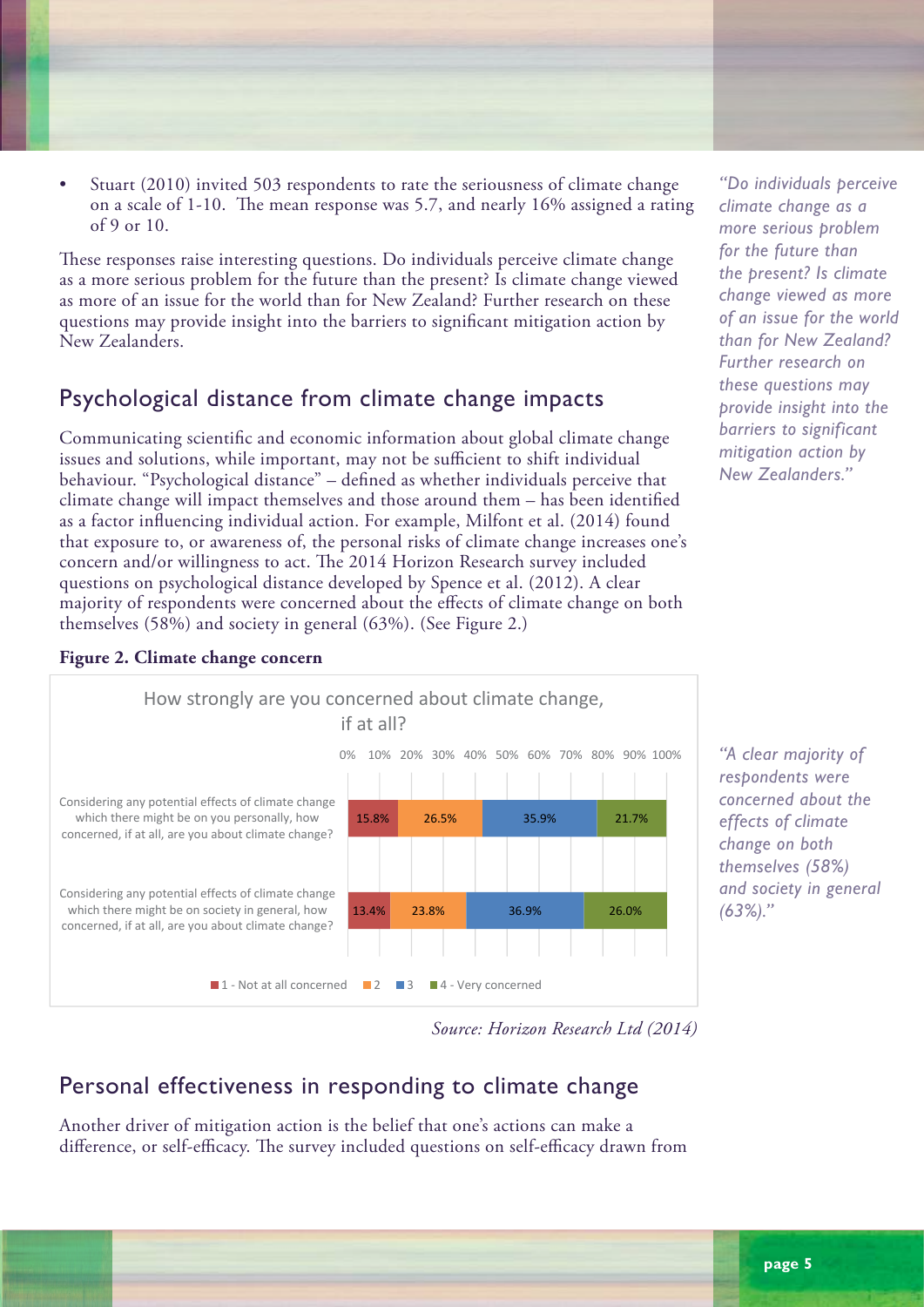Milfont (2012). When asked about the statement "Even if I do something to mitigate climate change, my actions would make no difference", respondents were nearly split: and the change, my actions would make no difference, respondents were hearly spirit 37% agreed, compared with 42% who disagreed. A significant minority (21%) gave more response with the contract more response in eigenvents strongly (21%)  $\mathbf{d}$  is statistically significant, it is sufficiently small to support that the New Zealand adult that the New Zealand adult that the New Zealand adult that the New Zealand adult that the New Zealand adult that the Ne

**6. Beliefs about personal effectiveness to reduce climate change**

of the impact their personal actions could make on reducing climate change.

Respondents were asked to use a scale from ‐3 (strongly disagree) to 3 (strongly agree) to rate their level of agreement or disagreement with two statements, aimed at measuring their view

Respondents were more inclined to believe that their climate actions would influence those around them: 44% agreed with the statement "My actions to reduce climate change will encourage others to act", with 31% disagreeing. Again, a significant minority (25%) offered no opinion either way. (See Figure 3.) Personal commitment to change will prove a challenge if people doubt their actions can make a difference. It is important for New Zealanders to understand where they have the greatest capacity to make a difference on climate change, be it as consumers, citizens, activists or organisational members.

*"Respondents were more inclined to believe that their climate actions would influence those around them: 44% agreed with the statement 'My actions to reduce climate change will encourage others to act'."*

#### **Figure 3. Effectiveness beliefs**  $\Gamma$  and the two statements are zero.



## *Source: Horizon Research Ltd (2014)*

Of course, the actions people take to reduce emissions are not driven solely by their beliefs about climate change. Contextual drivers such as costs, technologies and ingrained habits, as well as government policies, regulations and standards, also play a large role in behaviour change. The remainder of the survey examined New Zealanders' intentions to take actions that reduce their household emissions, the barriers they perceive to taking action, and the correlations between climate change beliefs and intended behaviour.

## **The approximate numbers of New Zealanders 18 years of New Zealanders 18 years of 20 years of 20 years of 20 years of 20 years of 20 years of 20 years of 20 years of 20 years of 20 years of 20 years of 20 years of 20 years**

Drawing on work by Stern et al. (1999), McDonald et al. (2013), and Whitmarsh and O'Neill (2010), the survey presented nine key household actions individuals can take which mitigate climate change, and asked respondents how likely they were to engage in them in the next 12 months. Answers ranged from 1 (not likely at all) to 5 (highly likely). A strong majority of Horizon's respondents were at least somewhat

*"Personal commitment to change will prove a challenge if people doubt their actions can make a difference. It is important for New Zealanders to understand where they have the greatest capacity to make a difference on climate change, be it as consumers, citizens, activists or organisational members."*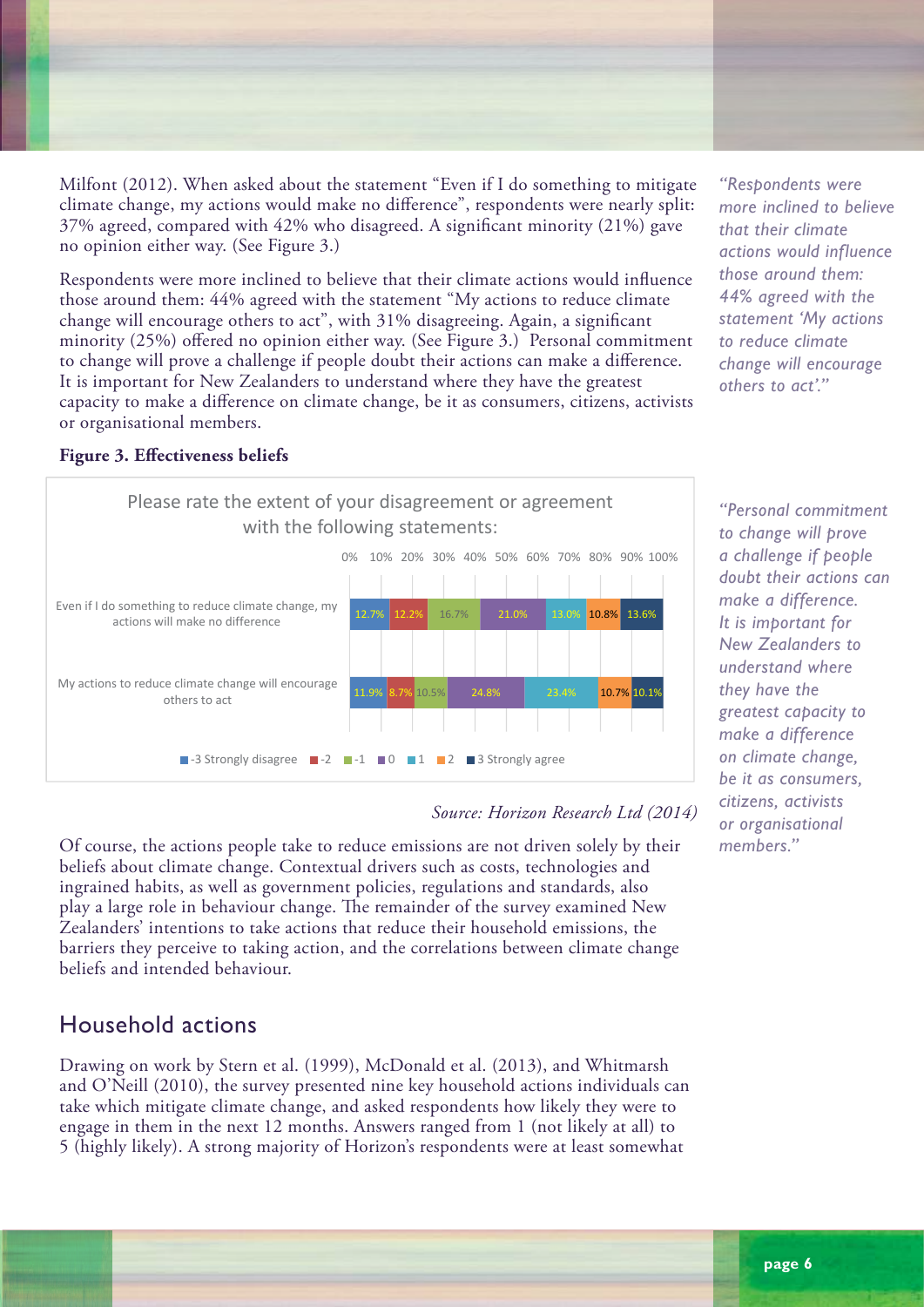likely to engage in household actions such as installing products like energy-efficient light bulbs (73%), conserving water (69%), and reducing air-conditioning, heating or lighting use (62%) over the next 12 months. These actions demand a relatively low commitment of resources and are easy ways to reduce home energy use and emissions.

Other types of actions proved less popular. Only 39% of respondents planned to take energy or emissions into account when making a major purchasing decision. When asked about generating renewable energy at home through solar, wind, geothermal or biomass measures, 22% of respondents were at least somewhat likely to act over the next 12 months. Only 41% and 27% of Horizon's respondents, respectively, said they were at least somewhat likely to avoid or reduce car or air travel over the next 12 months, and fewer were likely to avoid or reduce meat or dairy consumption (18% and 17%, respectively). The more detailed results are reported below in Figure 4.

*"A strong majority of Horizon's respondents were at least somewhat likely to engage in household actions such as installing products like energy-efficient light bulbs, conserving water, and reducing airconditioning, heating or lighting use over the next 12 months."*

### **Figure 4. Intended household actions that reduce emissions**



Reduce home energy use for air‐conditioning, heating or lighting: 1,202,800.

Consider energy or greenhouse gas emissions when making major purchasing decisions:

Avoid or reduce car travel: 729,300.

633,400.

Source: Horizon Research Ltd (2014)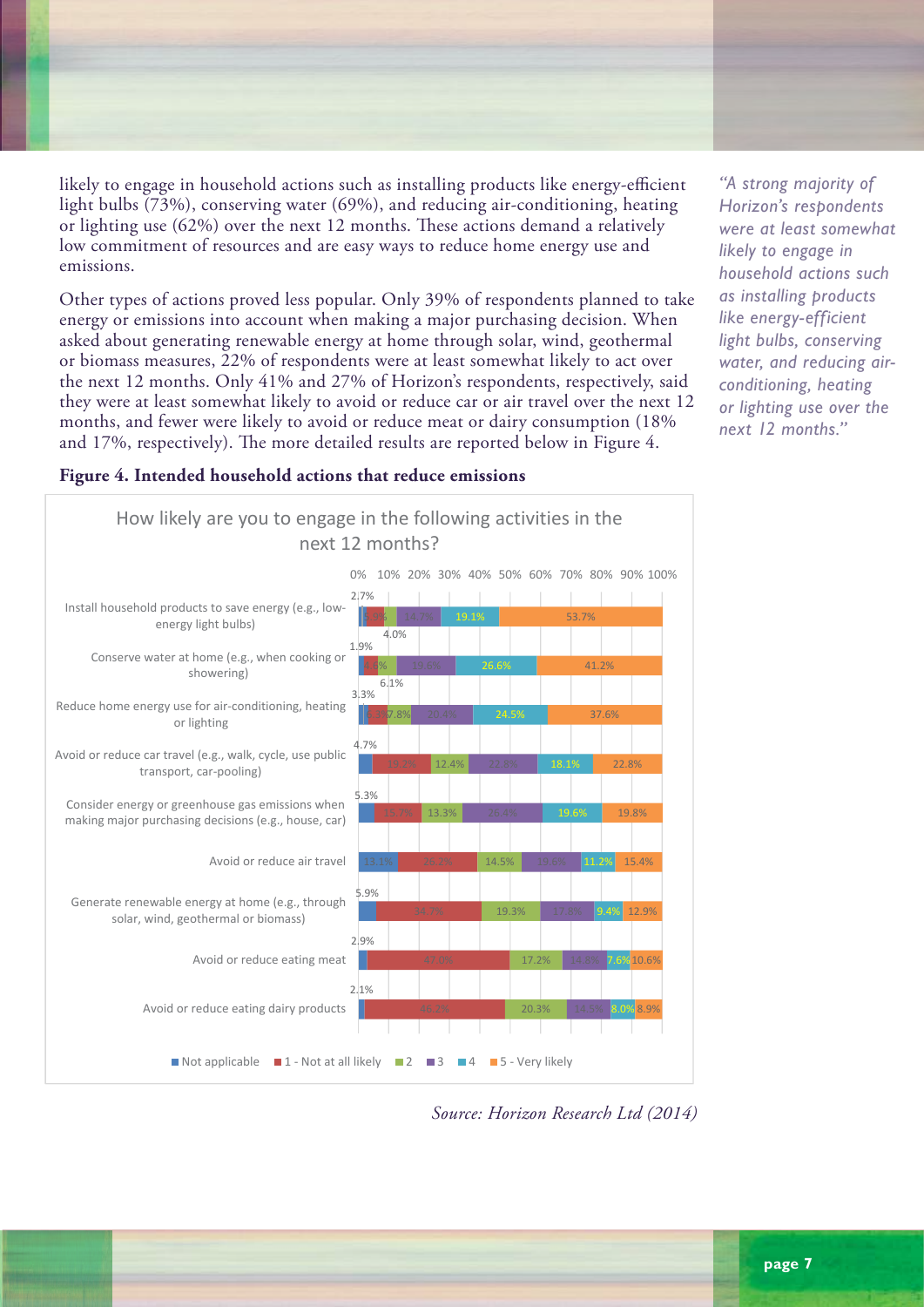While easier, low-impact actions have value, they may not make a transformational difference on climate change unless they are widely adopted and build momentum for greater action. In fact, Gifford (2011) identifies the potential for climate change tokenism: satisfying our conscience with actions that are convenient and low impact in place of more effective actions that require greater effort.

Motu's research on New Zealanders' household consumption emissions provides further context for evaluating these findings. Building on a model developed by Romanos et al. (2014), Allan et al. (forthcoming) calculated the embodied greenhouse gas emissions associated with household-level expenditure. For the average New Zealand household in 2012/13, food (including both energy and biological emissions) accounted for the largest share of emissions at 31%, followed by transport (including domestic and international air travel) at 25% and household utilities at 21%. The 2014 survey suggests that New Zealanders may be failing to take up mitigation opportunities from changes to transport and diet, the two largest contributors to a household's emission footprint on a consumption basis and possible generators of health and other benefits. It would be interesting to explore possible drivers of these survey results, such as a lack of information about the combined climate change and other benefits of making changes to transport and diet, or a lack of motivation to make lifestyle changes in those areas.

## Relationship between household actions and beliefs

To explore the relationship between climate change actions and beliefs, Motu researchers did preliminary regression analysis of respondents' intended household actions against their responses to two climate change belief statements:

- "Climate change is likely to have an impact on people like me" (a reflection of perceived risk)
- "Even if I do something to reduce climate change, my actions will make no difference" (a reflection of perceived self-efficacy, or powerlessness).

For ease of analysis, the survey's household actions were organised into four categories:

- Home energy-reduction actions (e.g. installing energy-saving household products, reducing home energy use, conserving water and considering emissions when making major purchasing decisions)
- Generating renewable energy at home
- Avoiding or reducing car or air travel
- Changing diet.

The methodology and findings are detailed separately by White (2015).

Statistically, respondents with stronger beliefs that climate change is likely to have a big impact on them are more likely to take household mitigation actions, and respondents who feel more powerless to reduce climate change are less likely to take

*"The 2014 survey suggests that New Zealanders may be failing to take up mitigation opportunities from changes to transport and diet, the two largest contributors to a household's emission footprint on a consumption basis and possible generators of health and other benefits."*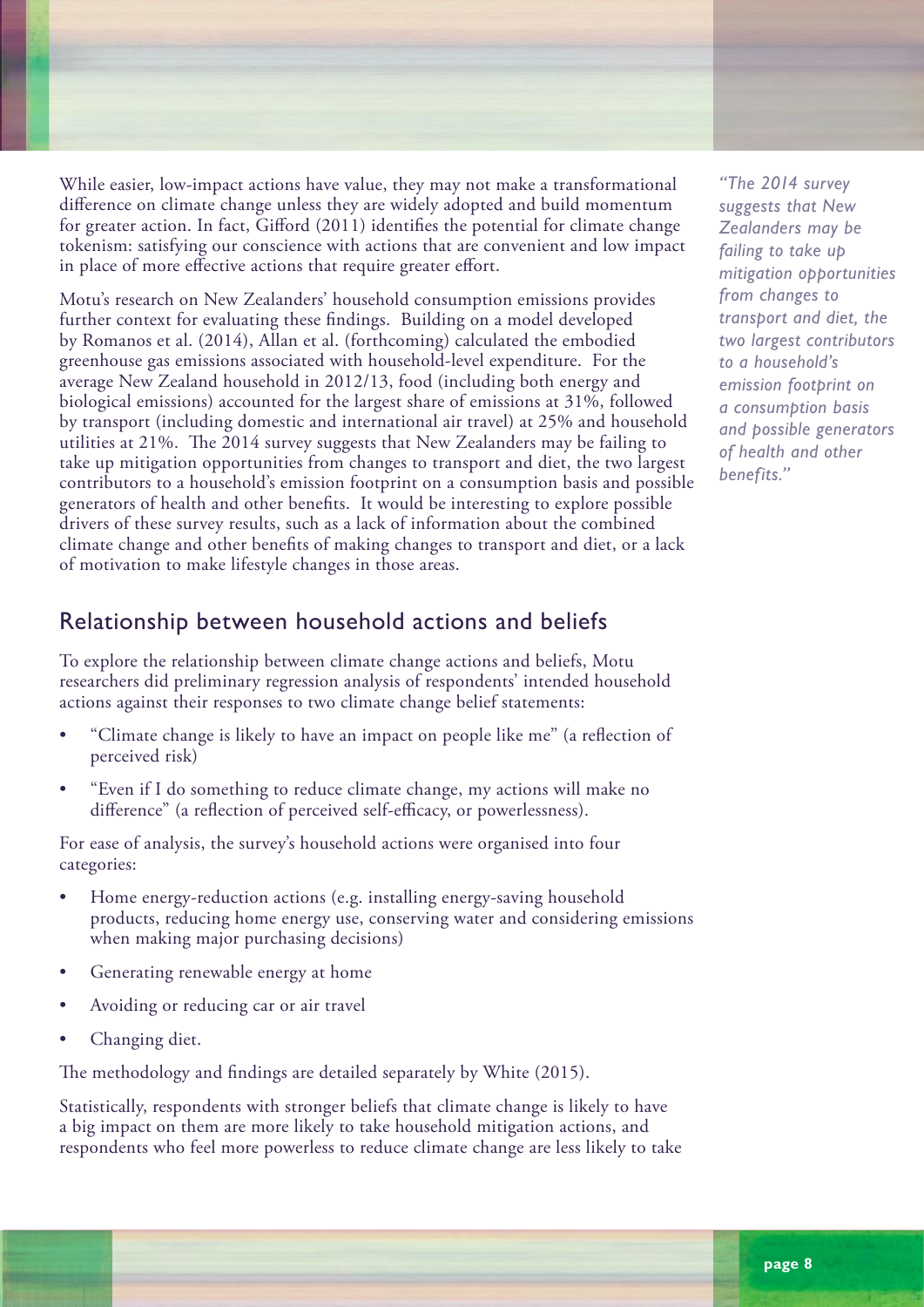such actions. There is some evidence that perceived effectiveness of personal actions to reduce climate change and perceived likelihood of climate change impacts on people like oneself act as substitute motivators rather than complementary motivators in people's decision to take some types of household mitigation actions. In some cases, if people are strongly motivated to act by one of these beliefs, then the other appears to have less influence. These findings, while based on simple analysis, reinforce findings in other studies about the importance of personal beliefs in driving climate change action. Further research would be needed to fully interpret the data and move beyond correlation to causation.

Aitken et al. (2011) presented similar findings from regressions of climate change actions against beliefs based on a research sample of nearly 200 Wellingtonians. Respondents were asked about specific climate change beliefs and then rated the influence of different factors affecting their decisions to take action. With regard to changing actions, at least partly, due to consideration of climate change, the authors found that two composite variables were the strongest predictors:

- Risk and human influence (a positive  $-$  and the strongest  $-$  predictor encompassing the perceptions of the risk and severity of climate change, and human influence on climate change)
- Commons dilemma (a negative predictor encompassing the perceptions that others will not change even if the respondent does, it is unfair to bear the cost of change while others do not, and other countries or people are not currently taking equivalent action).

Another variable, powerlessness, was not a predictor of taking action, but was found to be highly correlated with the commons dilemma variable, reflecting possible conflation of the two. The authors also did regression analysis to test the relative influence of climate change as a factor in changing actions against perception factors. They found that risk and human influence was again the strongest predictor (positive), followed by powerlessness (negative).

## Triggers, barriers and motivations for taking action

Respondents were asked open-ended questions about personal triggers and barriers for reducing emissions. These questions were new but were informed by McKenzie-Mohr (2013). Cost (including cost savings) was the predominant factor, with about 15% of respondents citing cost as a trigger for action and about 21% citing cost as a barrier to action. Very small percentages cited triggers such as knowledge (6%), "the future" (2%), practicality (2%) or climate change/environment (2%), and barriers such as other people (2%), transport requirements (2%) and rental accommodation (<1%). A significant portion of participants did not answer the questions on triggers (19%) and barriers (23%); of those who did, some expressed climate change scepticism, denial or resignation.

In response to questions on motivating factors developed by the research team on specific types of emission-reduction measures, financial support appeared to be the most influential motivator for energy-efficient products and renewable generation at

*"Respondents were asked open-ended questions about personal triggers and barriers for reducing emissions.... Cost (including cost savings) was the predominant factor, with about 15% of respondents citing cost as a trigger for action and about 21% citing cost as a barrier to action."*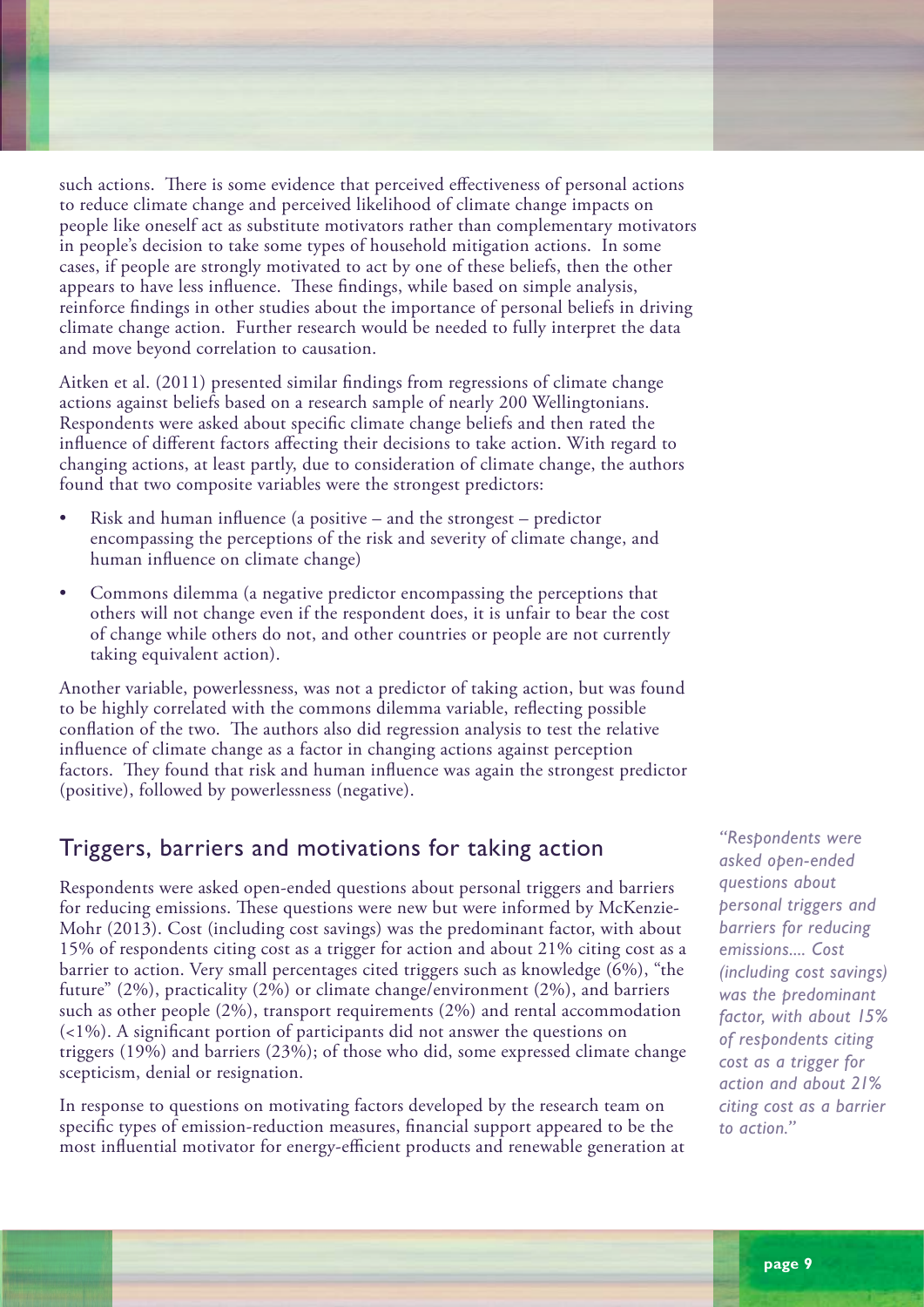home (66% and 59%), followed by information provision (49% and 37%), higher energy prices (42% and 30%) and community collaboration (27% and 26%). It is interesting that financial support was rated as more influential than higher energy prices. (See Figures 5 and 6.). This is consistent with findings in other studies which have observed greater sensitivity to up-front costs than annual savings in decisions to invest in energy efficiency (e.g. Allan et al 2014 and Anderson and Newell 2004).

### **Figure 5. Motivations to reduce energy use**

For example:



35% fewer will "Very likely" be motivated to generate renewable energy by a rise in

energy prices than will "Very likely" be motivated to reduce energy use.

*"...financial support appeared to be the most influential motivator for energy-efficient products and renewable generation at home, followed by information provision, higher energy prices and community collaboration."*

*Source: Horizon Research Ltd (2014)*  $T_{\text{S}}$  years of age or over  $T_{\text{S}}$  years of age or over  $\alpha$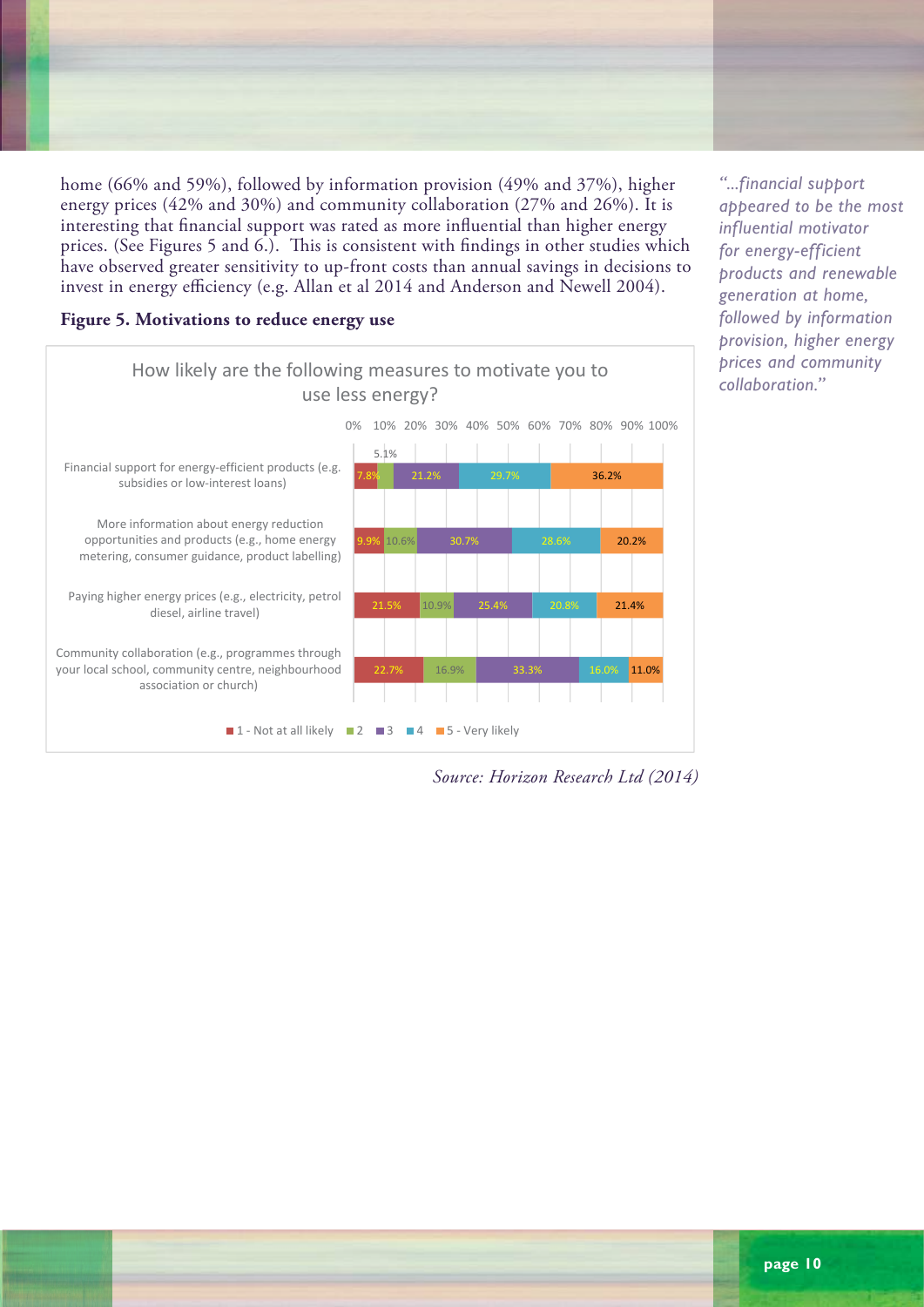

Figure **6.** Motivations to generate renewable energy at home

likely" as the level of motivation from each factor declined with increasing age.

As with the results for using less energy, the percentage of respondents who selected "Very

Respondents aged 18‐24, while less motivated in general by any of these measures, were

*Source: Horizon Research Ltd (2014)*  $T_{\text{Cov}}$   $T_{\text{Cov}}$   $T_{\text{Cov}}$   $T_{\text{Cov}}$   $T_{\text{Cov}}$   $T_{\text{Cov}}$   $T_{\text{Cov}}$   $T_{\text{Cov}}$   $T_{\text{Cov}}$   $T_{\text{Cov}}$   $T_{\text{Cov}}$   $T_{\text{Cov}}$   $T_{\text{Cov}}$   $T_{\text{Cov}}$   $T_{\text{Cov}}$   $T_{\text{Cov}}$   $T_{\text{Cov}}$   $T_{\text{Cov}}$   $T_{\text{Cov}}$   $T_{\text{Cov}}$ 

# Environmental citizenship

Individuals can have a highly significant impact on emissions through their actions as environmental citizens to influence government policy development. Applying as environmental citizens to inhuence government policy development. Applying<br>questions adapted from Stern et al. (1999), the survey examined four dimensions of environmental citizenship, and found that New Zealanders' intentions to engage in such actions diminish as the actions become more public. Low percentages indicated they were likely to participate in the following actions: speaking in favour of proenvironmental policies (39%), voting for a candidate or boycotting companies on environmental grounds (both 35%), or joining public demonstrations supporting environmental protection (14%). (See Figure 7.)

*"New Zealanders' intentions to engage in such actions diminish as the actions become more public."*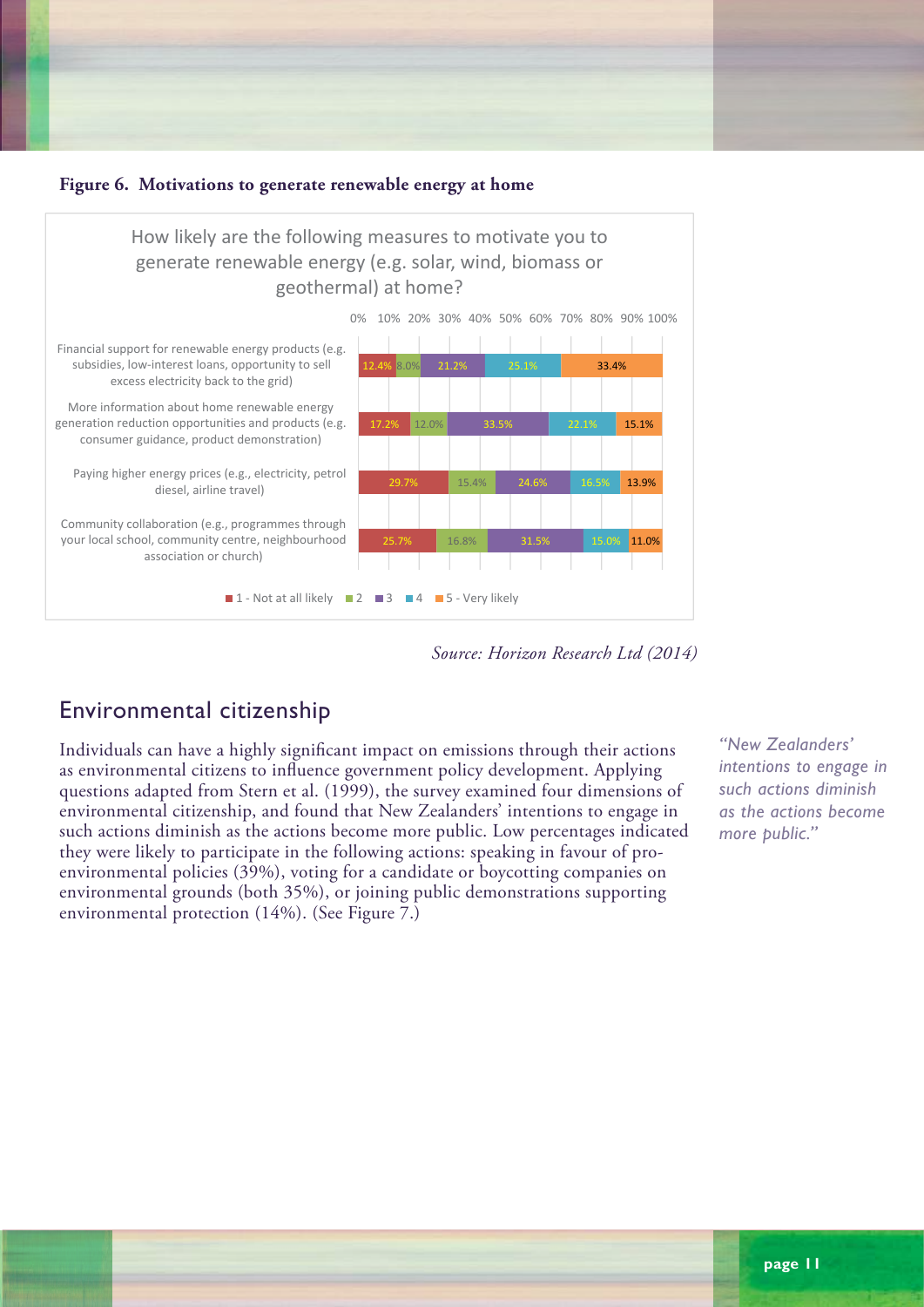



*Source: Horizon Research Ltd (2014)* 

# The gender and age effects  $\blacksquare$

Clear gender effects were evident in some survey results. More women than men reported certainty that climate change is really happening  $(51\%$  versus  $46\%)$ , concern about the impact of climate change on themselves (66% versus 50%) edictive about the impact of enfinate enange on themselves (60% versus 50%) and society (71% versus 55%), and belief that their actions can make a difference  $(48\%$  versus  $35\%$ ) and influence others to act  $(50\%$  versus  $39\%$ ). Women were slightly more likely than men to vote for a candidate (38% versus 32%) or boycott companies on environmental grounds (38% versus 33%). Women were also more likely than men to take all of the surveyed household actions that reduce emissions. (See Annex.)

Clear age effects were also evident in some survey results. People below age 55 were more likely to believe that there is a scientific consensus on climate change, New Zealand is likely to be negatively affected by climate change, and climate change is likely to have a big impact on people like them. They also generally showed higher levels of concern about climate change and had a greater belief in their ability to help. People aged 18-24 were dramatically more likely to believe that there is a scientific consensus and New Zealand is likely to be negatively affected by climate change. Those aged 18–24 and 25–34 were more likely than the average to engage in environmental citizenship activities such as speaking in favour of proenvironmental policies in conversations with friends or family, voting for a candidate who favours environmental protection and engaging in public demonstrations.

Horizon Research Limited PO Box 52‐107 Kingsland 1352. Telephone 021 84 85 76 or 021 076 2040. E‐mail gcolman@horizonresearch.co.nz; or manager@horizonresearch.co.nz. www.horizonpoll.co.nz

*"More women than men reported certainty that climate change is really happening, concern about the impact of climate change on themselves and society, and believed that their actions can make a difference and influence others to act."*

*"Those aged 18–24 and 25–34 were more likely than the average to engage in environmental citizenship activities..."*

Page 21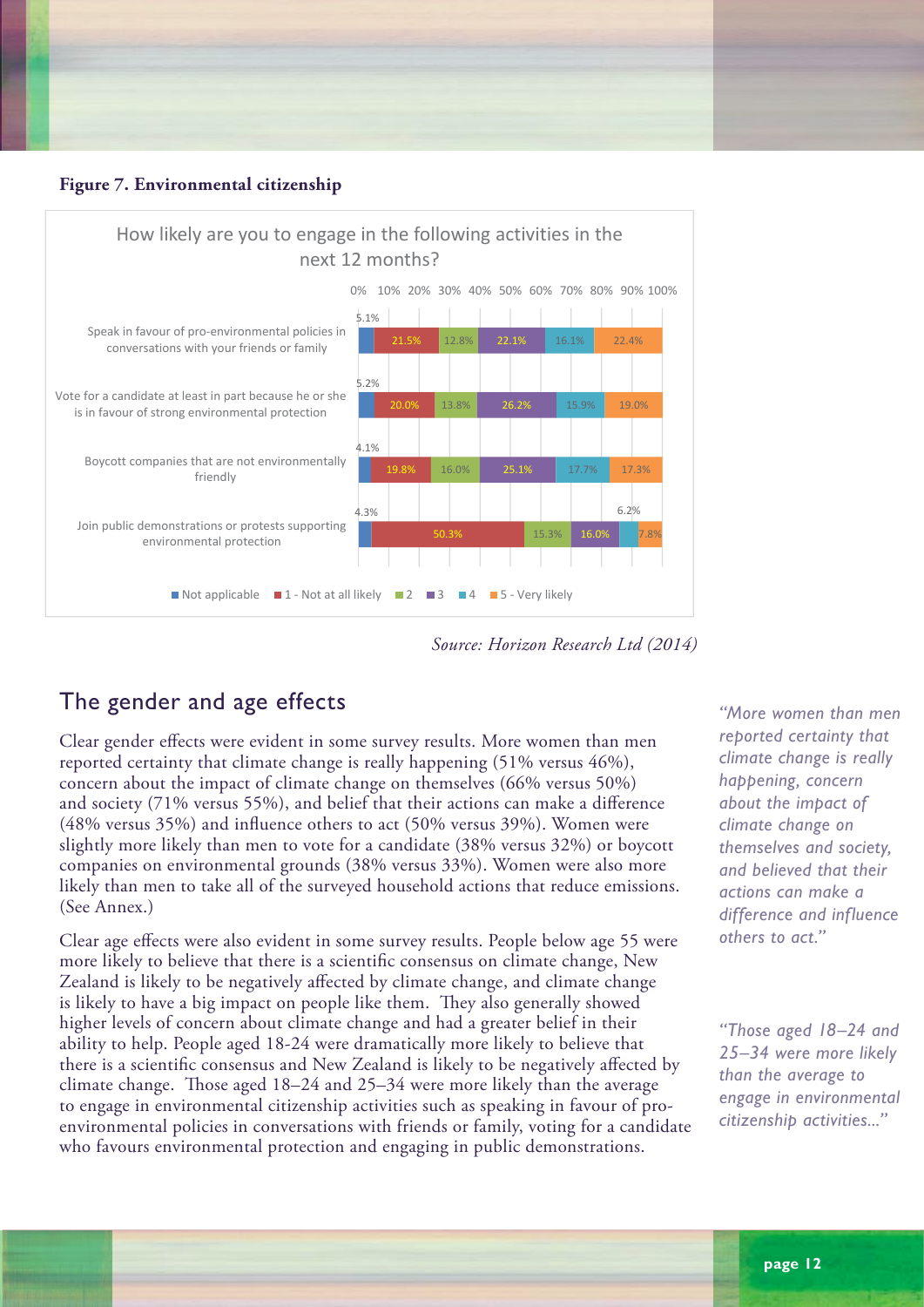However, both groups were less likely than average to boycott companies that are not environmentally friendly. With regard to household actions, the age group 18–24 was the most likely to consider energy or greenhouse gas emissions when making major purchasing decisions, avoid or reduce car and air travel, and avoid or reduce eating meat and dairy products. That group was the least likely to generate renewable energy at home.

The Annex presents survey results for 22 selected questions by gender and age group. Longitudinal studies would be needed to show if these trends will be retained by the rising generations over time.

## Conclusion

New Zealanders hold wide-ranging perceptions about climate change, the concern they have for its effects, and the potential they have to make a difference. Such variances may help explain in part why we are not yet seeing the significant and collective behaviour changes that will be needed to limit dangerous climate change. While many New Zealanders intend to take household actions that reduce energy use and greenhouse gas emissions, concerns about climate change currently are not the predominant driver for most. Furthermore, many New Zealanders appear disinclined to participate in more public dimensions of environmental citizenship that in general could influence climate policy development. Those holding stronger beliefs that climate change is likely to have a big impact on people like them are more likely to take household emission reduction actions, while those who feel more powerless to reduce climate change are less likely to do so. However, given the study's constraints, we cannot comment meaningfully on the strength of these relationships or on the likelihood that intention will lead to actual action. Importantly, people can take useful mitigation actions for a variety of reasons in addition to concern about climate change. It is clear that cost is a significant consideration and that the provision of financial incentives and information can be particularly useful motivators.

Shifting household behaviour could usefully support the transition toward a zeronet-emission economy. These findings suggest that initiatives designed to encourage transformational levels of mitigation by New Zealanders may need to convince people that climate change matters to them personally, convince people that their actions can make a difference to reduce climate change as part of collective effort, and/or trigger other motivations (such as cost savings, improved quality of life or other co-benefits) to achieve desired outcomes. The findings also suggest that information about climate change impacts and solutions should take into account and cater for differences in perspective between men and women and among people of different ages. If these findings represent a culture shift among younger generations moving into leadership positions, support for effective climate change action could rise on the national agenda.

*"New Zealanders hold wide-ranging perceptions about climate change, the concern they have for its effects, and the potential they have to make a difference. Such variances may help explain in part why we are not yet seeing the significant and collective behaviour changes that will be needed to limit dangerous climate change."*

*"Shifting household behaviour could usefully support the transition toward a zero-netemission economy."*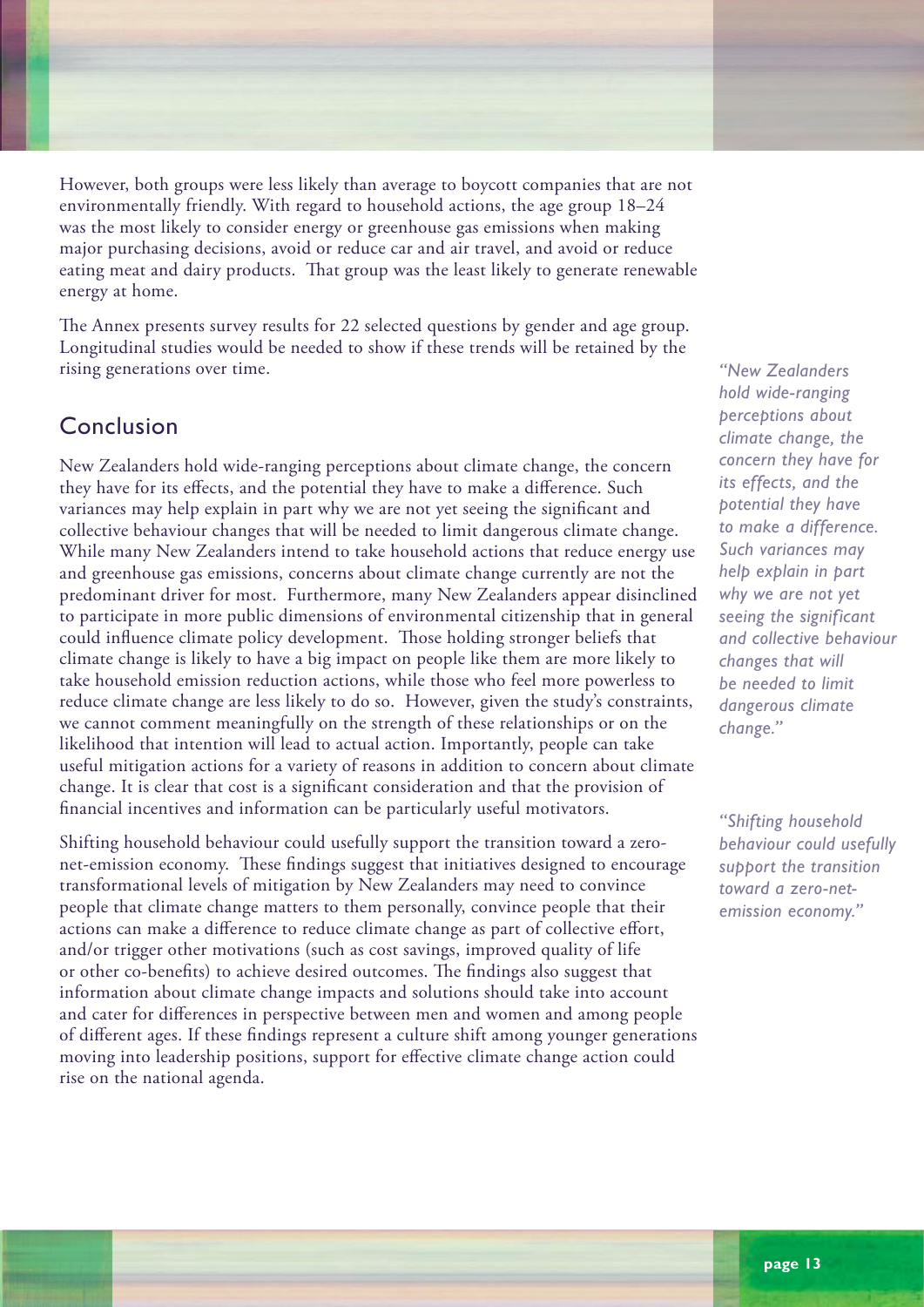## Acknowledgments

Catherine Leining is a Policy Fellow at Motu. Scott White completed an internship at Motu in 2014 with support from the Bachelor of Arts Internship Programme at Victoria University of Wellington. Taciano Milfont, Deputy Director of the Centre of Applied Cross-Cultural Research in the School of Psychology at Victoria University of Wellington, Suzi Kerr, Senior Fellow at Motu, and Judd Ormsby, Research Analyst at Motu, contributed variously to the design of the survey, analysis of results and/ or review of this paper. The authors acknowledge with gratitude the support for the survey from the Sustainable Business Council. The representation of survey data was reviewed by Horizon Research Ltd. The views expressed in this paper remain those of the authors.

## References

Aitken, Christopher, Ralph Chapman, and John McClure. 2011. 'Climate Change, Powerlessness and the Commons Dilemma'. *Global Environmental Change* (2011) 21 (2): 752–60.

Allan, Corey, Adam B. Jaffe, and Isabelle Sin. 2014. *Diffusion of Green Technology: A Survey.* Motu Working Paper 14-04. Wellington: Motu Economic and Public Policy Research.

Allan, Corey, Suzi Kerr, and Campbell Will. Forthcoming. *Are We Turning a Brighter Shade of Green? The Relationship between Household Characteristics and GHG Emissions from Consumption in New Zealand.* Motu Working Paper. Wellington: Motu Economic and Public Policy Research.

Anderegg, WRL. 2010. 'Expert Credibility in Climate Change'. *Proceedings of the National Academy of Sciences* 107 (27): 12107–9.

Anderson, Soren, and Richard G. Newell. 2004. 'Information Programs for Technology Adoption: The Case of Energy-Efficiency Audits'. *Resource and Energy Economics* 26 (1): 27–50.

Doran, Peter T., and Maggie Kendall Zimmerman. 2009. 'Examining the Scientific Consensus on Climate Change'. *Eos, Transactions American Geophysical Union* 90 (3): 22–23. doi:10.1029/2009EO030002.

Dunlap, Riley E., George H. Gallup Jr, and Alec M. Gallup. 1993. 'Of Global Concern: Results of the Health of the Planet Survey'. *Environment: Science and Policy for Sustainable Development* 35 (9): 7–40.

Gifford, Robert. 2011. 'The Dragons of Inaction: Psychological Barriers That Limit Climate Change Mitigation and Adaptation.' *American Psychologist* 66 (4): 290–302.

Horizon Research Ltd. 2012. *New Zealanders' Views on Climate Change Issues.* Survey report.

———. 2014. *New Zealanders' Climate Change Actions and Attitudes.* Kingsland: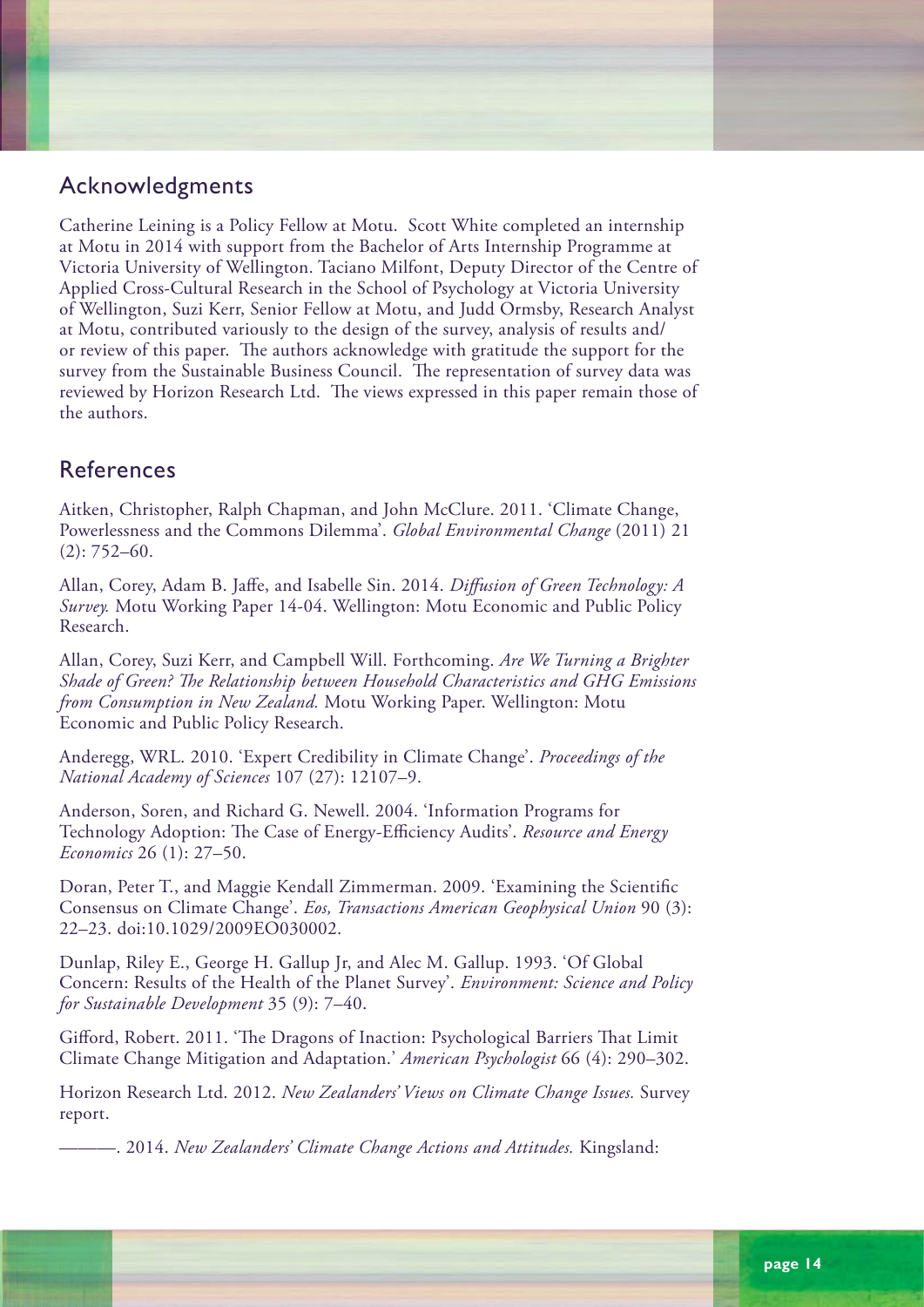Horizon Research Ltd.

Hughey, Kenneth F.D., Geoffrey N. Kerr, and Ross Cullen. 2013. *Public Perceptions of New Zealand's Environment: 2013.* Christchurch: EOS Ecology. [http://www.](http://www.lincoln.ac.nz/PageFiles/19697/Perceptions_2013_LowRes.pdf) [lincoln.ac.nz/PageFiles/19697/Perceptions\\_2013\\_LowRes.pdf.](http://www.lincoln.ac.nz/PageFiles/19697/Perceptions_2013_LowRes.pdf)

IPCC. 2014. 'Summary for Policymakers'. In *Climate Change 2014: Synthesis Report*, edited by Core Writing Team, Rajendra K. Pachauri, and Leo Meyer. Cambridge and New York, NY: Cambridge University Press. [https://www.ipcc.ch/pdf/assessment](https://www.ipcc.ch/pdf/assessment-report/ar5/syr/SYR_AR5_SPMcorr2.pdf)[report/ar5/syr/SYR\\_AR5\\_SPMcorr2.pdf](https://www.ipcc.ch/pdf/assessment-report/ar5/syr/SYR_AR5_SPMcorr2.pdf).

Leining, Catherine. 2014. *Not a Problem, Someone Else's Problem, My Problem or Our Opportunity? Shifting Attitudes and Behaviour on Mitigating Climate Change.* Motu Note #18. Wellington: Motu Economic and Public Policy Research. http://www. motu.org.nz.

McDonald, Rachel I., Kelly S. Fielding, and Winnifred R. Louis. 2013. 'Energizing and De-Motivating Effects of Norm-Conflict'. *Personality and Social Psychology Bulletin* 39 (1): 57–72. doi:10.1177/0146167212464234.

McKenzie-Mohr, Doug. 2013. *Fostering Sustainable Behavior: An Introduction to Community-Based Social Marketing.* Gabriola Island, BC, Canada: New Society Publishers.

Milfont, Taciano L. 2012. 'The Interplay Between Knowledge, Perceived Efficacy, and Concern About Global Warming and Climate Change: A One-Year Longitudinal Study'. *Risk Analysis* 32 (6): 1003–20.

Milfont, Taciano L., Laurel Evans, Chris G. Sibley, Jan Ries, and Andrew Cunningham. 2014. 'Proximity to Coast Is Linked to Climate Change Belief '. *PLoS ONE 9* (7): e103180. doi:10.1371/journal.pone.0103180.

Oreskes, Naomi. 2004. 'The Scientific Consensus on Climate Change'. *Science* 306 (5702): 1686–1686. doi:10.1126/science.1103618.

Romanos, Carl, Suzi Kerr, and Campbell Will. 2014. *Greenhouse Gas Emissions in New Zealand: A Preliminary Consumption-Based Analysis.* Motu Working Paper 14- 05. Wellington: Motu Economic and Public Policy Research. [http://www.motu.org.](http://www.motu.org.nz) [nz](http://www.motu.org.nz).

Roy Morgan Research Ltd. 2015. *According to New Zealanders New Zealand's Biggest Problems Are Still Economic Issues (41%) and the World's Most Important Problems Are Again Economic Issues (30%).* Article No 5987. Melbourne: Roy Morgan Research Ltd. [http://www.roymorgan.com/findings/5987-issues-facing-new-zealand-the-world](http://www.roymorgan.com/findings/5987-issues-facing-new-zealand-the-world-december-2014-201503170523)[december-2014-201503170523](http://www.roymorgan.com/findings/5987-issues-facing-new-zealand-the-world-december-2014-201503170523).

Spence, Alexa, Wouter Poortinga, and Nick Pidgeon. 2012. 'The Psychological Distance of Climate Change'. *Risk Analysis* 32 (6): 957–72.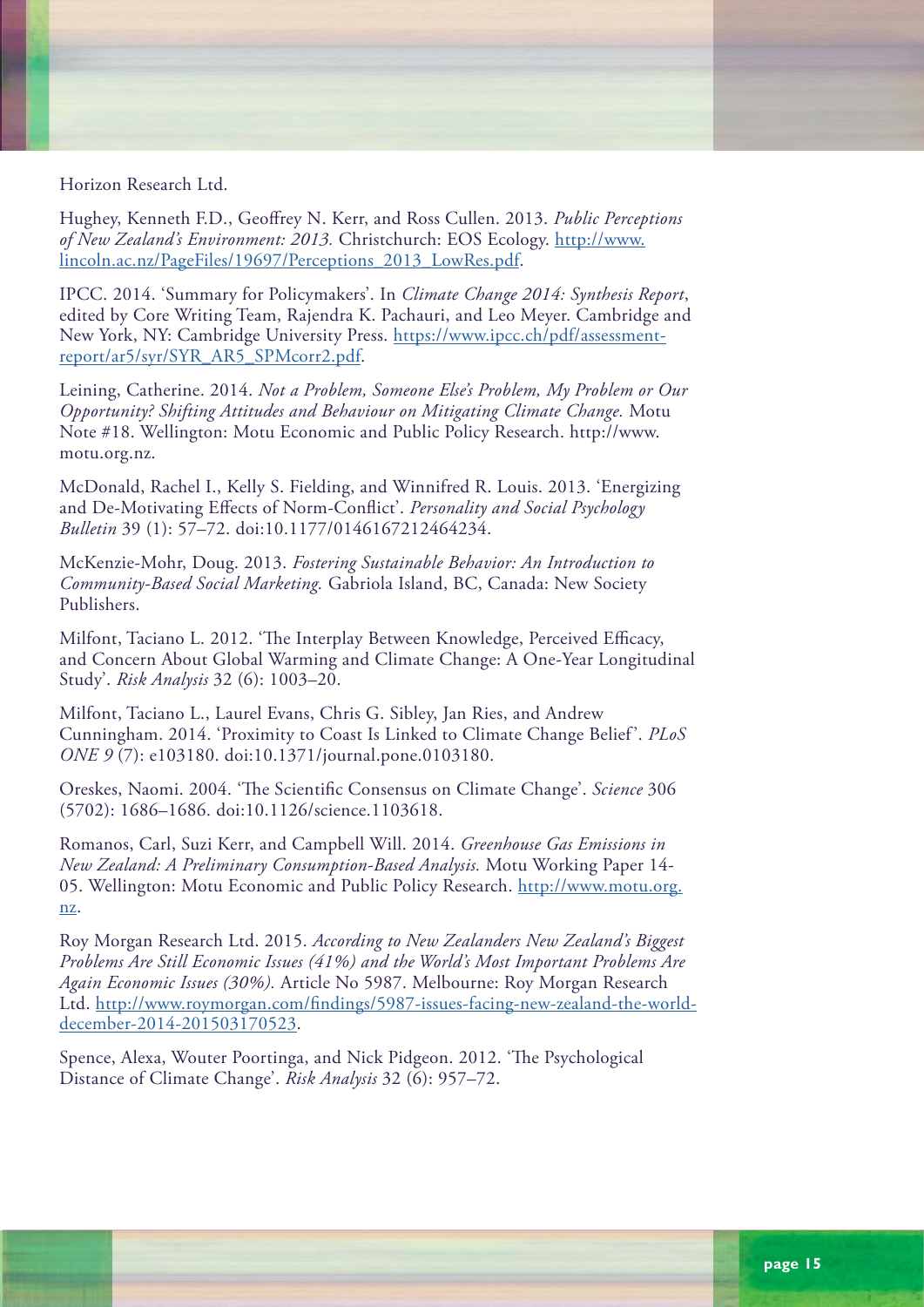Stern, Paul C., Thomas Dietz, Troy Abel, Gregory A. Guagnano, and Linda Kalof. 1999. 'A Value-Belief-Norm Theory of Support for Social Movements: The Case of Environmentalism'. *Research in Human Ecology* 6 (2). [https://humanecologyreview.](https://humanecologyreview.org/pastissues/her62/62sternetal.pdf) [org/pastissues/her62/62sternetal.pdf](https://humanecologyreview.org/pastissues/her62/62sternetal.pdf).

Stuart, Duncan. 2010. *Survey of Public Opinion on Climate Change and the Emissions Trading Scheme.* Wellington: Greenhouse Policy Coalition. [http://www.gpcnz.co.nz/](http://www.gpcnz.co.nz/Site/Information/2010_survey_results.aspx) [Site/Information/2010\\_survey\\_results.aspx.](http://www.gpcnz.co.nz/Site/Information/2010_survey_results.aspx)

TNS Conversa, and NZIER. 2008. *Emissions Trading Scheme (ETS) Research National Survey (Quantitative): A Summary of Quantitative Research amongst the General Public.* Auckland: TNS Conversa. [http://nzier.org.nz/static/media/filer\\_public/ba/7c/](http://nzier.org.nz/static/media/filer_public/ba/7c/ba7cba6d-2678-4084-807f-c9f2b943c72d/ets_tns_conversa_080707-1.pdf) [ba7cba6d-2678-4084-807f-c9f2b943c72d/ets\\_tns\\_conversa\\_080707-1.pdf.](http://nzier.org.nz/static/media/filer_public/ba/7c/ba7cba6d-2678-4084-807f-c9f2b943c72d/ets_tns_conversa_080707-1.pdf)

White, Scott. 2015. *Regression Analysis of Findings in the Horizon Research Ltd Survey "New Zealanders' Climate Change Actions and Attitudes".* Manuscript. Wellington: Motu Economic and Policy Research. <http://www.motu.org.nz>.

Whitmarsh, Lorraine, and Saffron O'Neill. 2010. 'Green Identity, Green Living? The Role of Pro-Environmental Self-Identity in Determining Consistency across Diverse Pro-Environmental Behaviours'. *Journal of Environmental Psychology, Identity, Place, and Environmental Behaviour*, 30 (3): 305–14. doi:10.1016/j.jenvp.2010.01.003.

Yeager, David Scott, Samuel B. Larson, Jon A. Krosnick, and Trevor Thompson. 2010. *Measuring Americans' Issue Priorities: A New Version of the Most Important Problem Question Reveals More Concern About Global Warming and the Environment* Stanford, CA: Stanford University. [https://woods.stanford.edu/sites/default/files/files/](https://woods.stanford.edu/sites/default/files/files/Krosnick-May2010-Measuring-Americans-Issue-Priorities.pdf) [Krosnick-May2010-Measuring-Americans-Issue-Priorities.pdf](https://woods.stanford.edu/sites/default/files/files/Krosnick-May2010-Measuring-Americans-Issue-Priorities.pdf).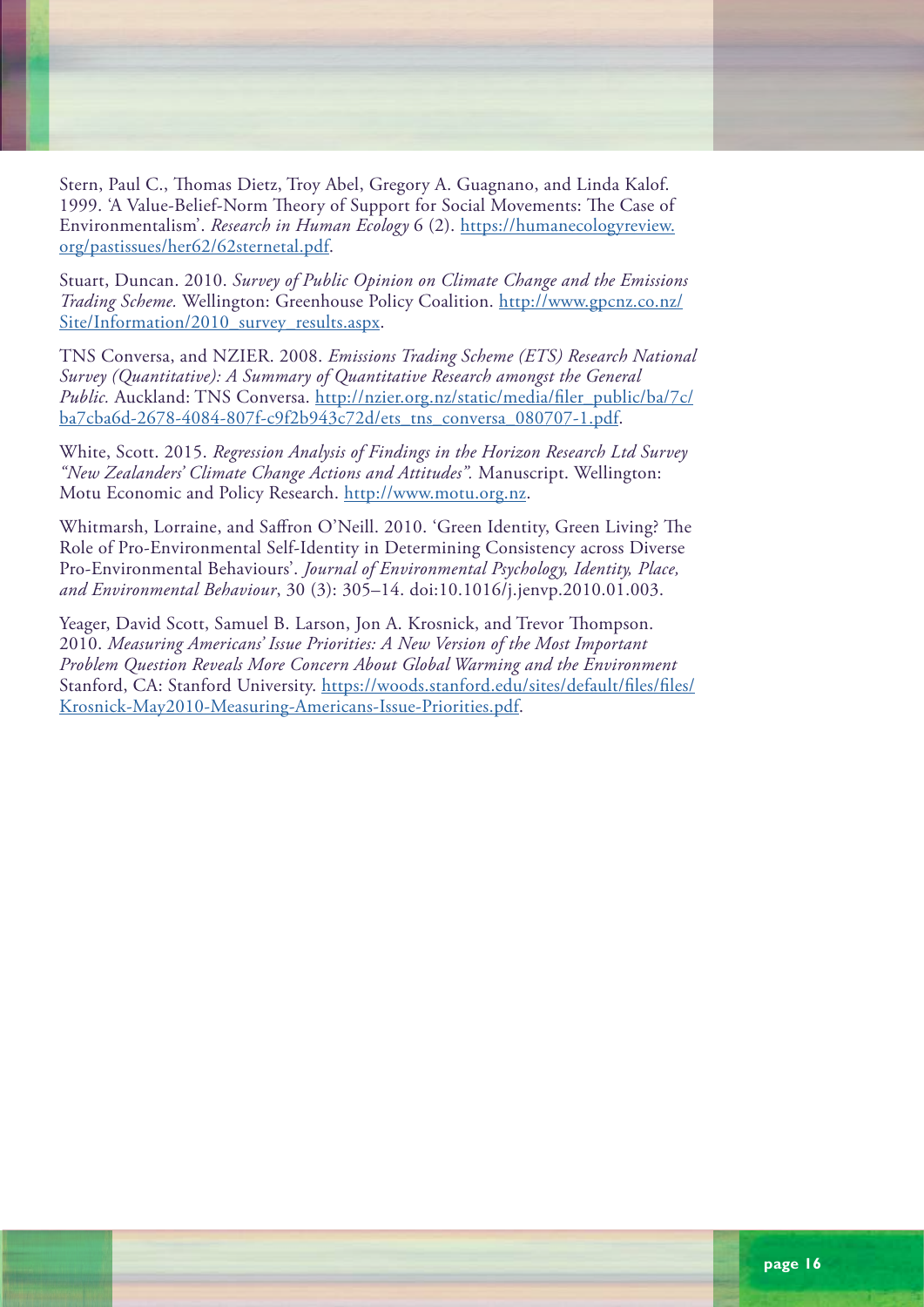# Annex: Selected results from *New Zealanders' Climate Change Actions and Attitudes* survey

The graphs and table below present survey results for 22 selected questions by gender and age group. The questions are grouped into five categories: climate change beliefs, climate change concern, effectiveness beliefs, environmental citizenship, and intended household actions that reduce emissions household actions that reduce emissions.

# Questions: Climate change beliefs

1. Most scientists agree that humans are causing climate change. (agree/strongly agree) concerns, environmental citizenship, environmental citizenship, and intended household actions that  $\alpha$ 

2. I am uncertain that climate change is really happening. (disagree/strongly disagree)

3. The negative impacts of climate change will mostly affect other countries. (disagree/strongly disagree)  $\overline{0}$  and  $\overline{0}$  agreements are causing change. (agreements agreements agreements)

4. New Zealand is likely to be negatively affected by climate change. (agree/strongly agree) 3. The negative impacts of climate change will mostly affect other countries. (*disagree/strongly* 

5. Climate change is likely to have a big impact on people like me. (agree/strongly agree)  $\text{tree}$ )



## **Figure 8. Climate change beliefs by gender and age**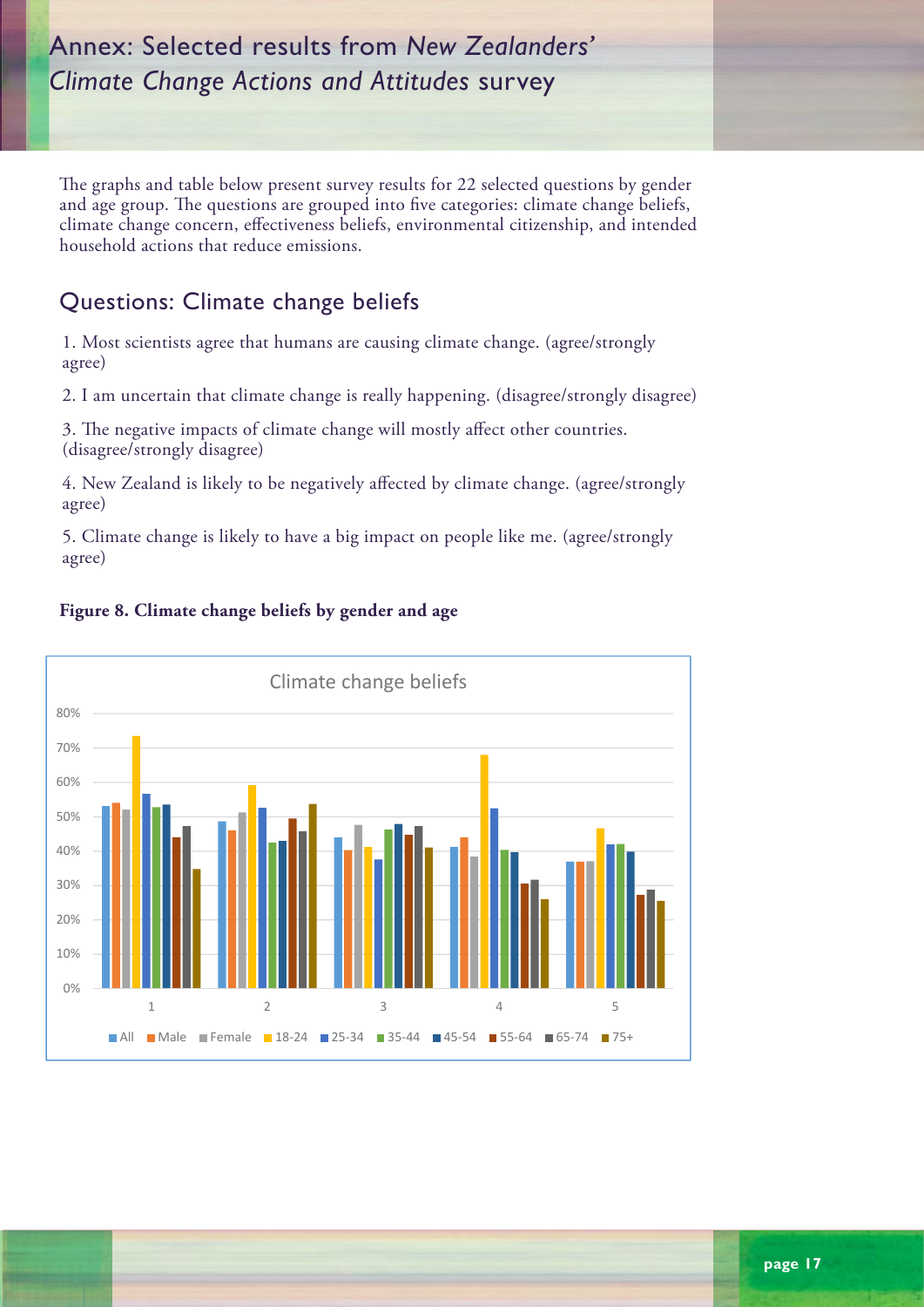# Questions: Climate change concern

6. Considering any potential effects of climate change which there might be on society in general, how concerned, if at all, are you about climate change? (concerned, very concerned) and considering any potential effects of contact  $\epsilon$ general, how concerned, if at all, are you about climate change? (concerned, very second) (concerned, very second

7. Considering any potential effects of climate change which there might be on you personally, how concerned, if at all, are you about climate change? (concerned/very concerned)  $p$ ed, if at all, are you about concerned, if at all, are you about climate change? (concerned)



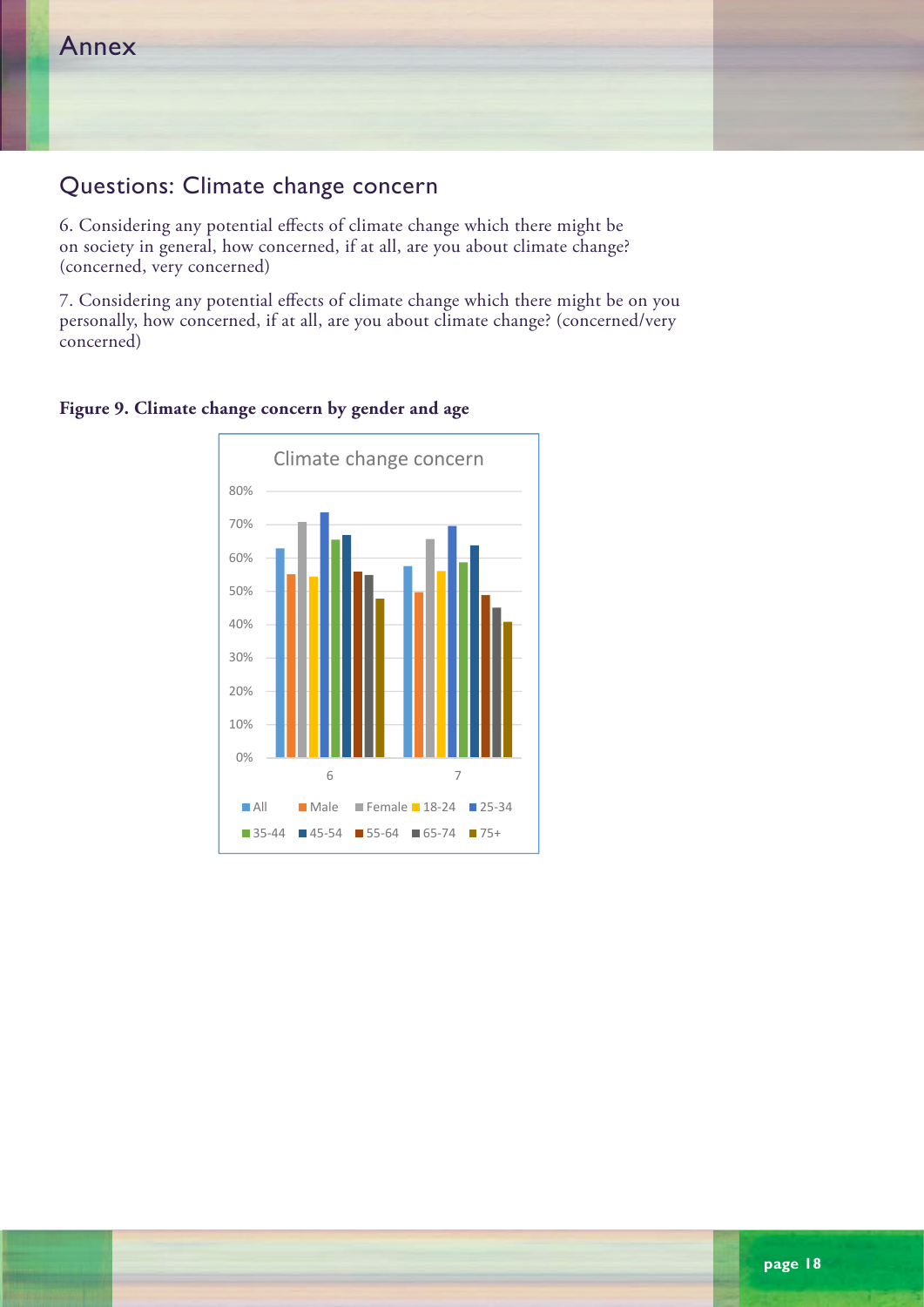## Questions: Effectiveness beliefs

8. Even if I do something to reduce climate change, my actions will make no of Even if I as sometiming to readed emitted as<br>difference. (disagree/strongly disagree)

9. My actions to reduce climate change will encourage others to act. (agree/strongly agree)

**Figure 10. Effectiveness beliefs by gender and age Figure A3: Effectiveness beliefs by gender and age** 

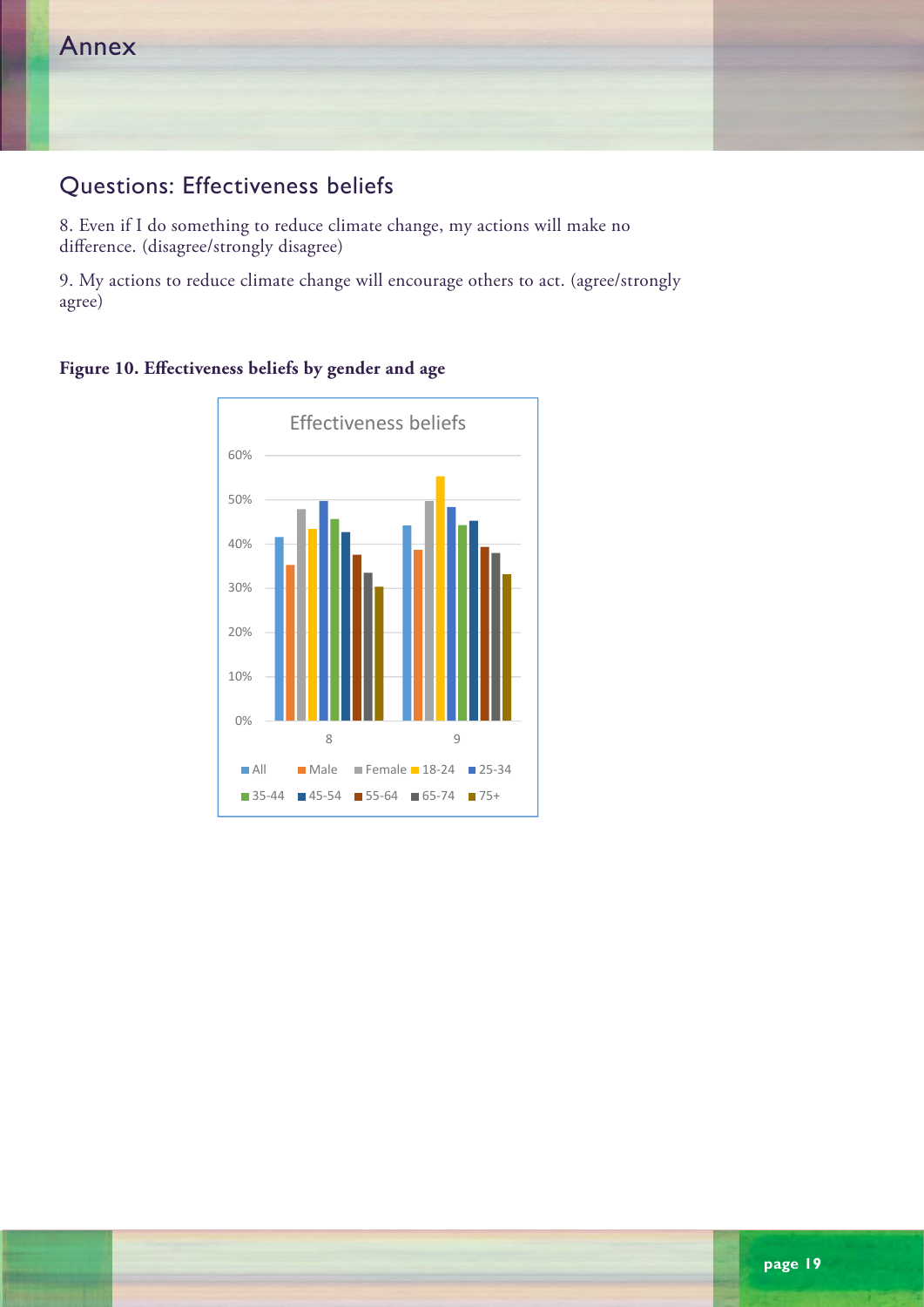## Questions: Environmental citizenship

In the next 12 months, how likely are you to…

10. Speak in favour of pro-environmental policies in conversations with your friends or family? (likely/very likely)

11. Vote for a candidate at least in part because he or she is in favour of strong environmental protection? (likely/very likely)

12. Boycott companies that are not environmentally friendly? (likely/very likely) protection? (where  $\frac{1}{2}$  very likely)

13. Join public demonstrations or protests supporting environmental protection? (likely/very likely)  $\frac{1}{2}$  . The public demonstrations supporting environmental protections supporting environmental protections  $\frac{1}{2}$ 



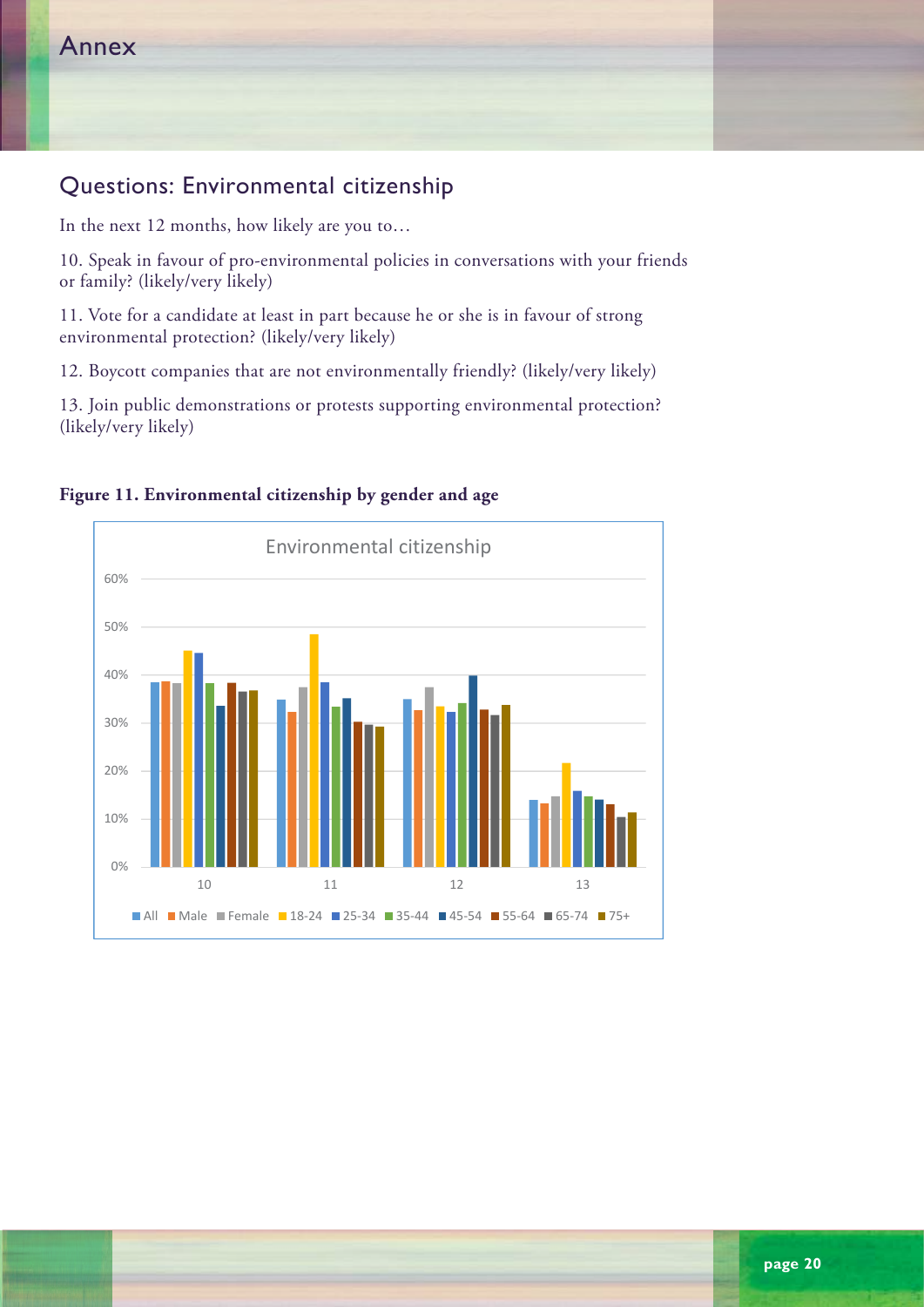# Annex

#### Questions: Intended household actions that reduce emissions **Questions: Intended household actions that reduce emissions**  In the next 12 months are you to more in the world are you to more you to more than  $\alpha$

- In the next 12 months, how likely are you to…
- 14. Install household products to save energy (e.g., low-energy light bulbs)? (likely/very likely) 14. Install household products to save energy (e.g., low-energy light bulbs)? (likely/very likely)
- 15. Conserve water at home (e.g., when cooking or showering)? (likely/very likely) 15. Conserve water at home (e.g., when cooking or showering)? (likely/very likely)
- 16. Reduce home energy use for air-conditioning, heating or lighting? (likely/very likely) 16. Reduce home energy use for air-conditioning, heating or lighting? (likely/very likely)
- 17. Generate renewable energy at home (e.g., through solar, wind, geothermal or biomass)? (likely/very likely) 17. Generate renewable energy at home (e.g., through solar, wind, geothermal or biomass)? (likely/very likely)
- 18. Consider energy or greenhouse gas emissions when making major purchasing decisions (e.g., house, car)? (likely/very likely)
- 19. Avoid or reduce car travel (e.g., walk, cycle, use public transport, car-pooling)? (likely/very likely) 19. Avoid or reduce car travel (e.g., walk, cycle, use public transport, car-pooling)? (likely/very likely)
- 20. Avoid or reduce air travel? (likely/very likely)  $20.402 \text{ cm}^2$  (likely/very likely)
- 21. Avoid or reduce eating meat? (likely/very likely)
- 22. Avoid or reduce eating dairy products? (likely/very likely)  $22.22.$  Avoid or reduce eating dairy products? (likely)

#### **Figure 12. Intended household actions that reduce emissions Figure A5: Intended household actions that reduce emissions**



21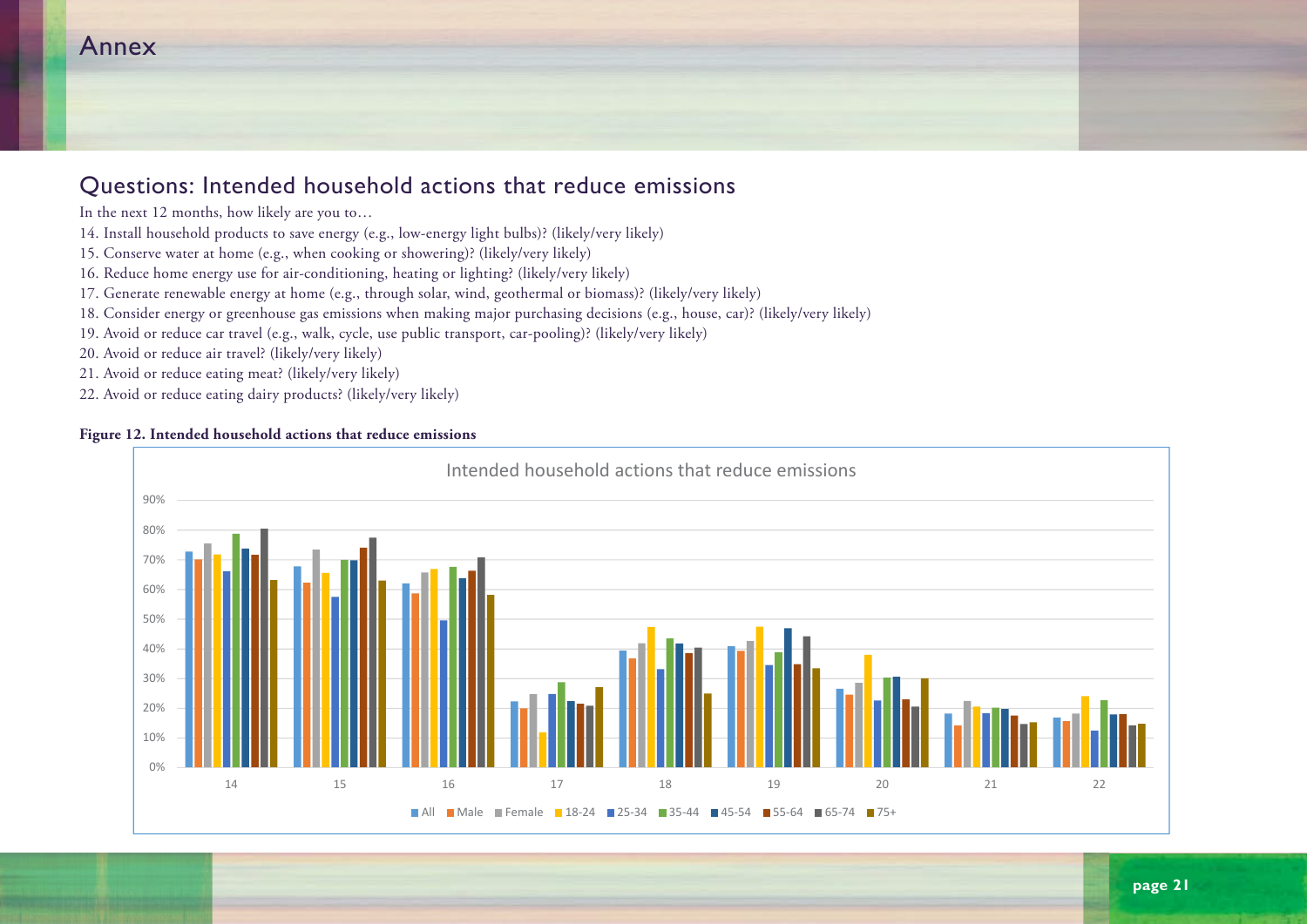

# **Table 1: Demonstration of gender and age effects: survey data**

| Questions by respondent's gender and age group |                                                                                                                                                                                              | <b>All</b> | Male | Female | 18-24 | $25 - 34$ | 35-44 | $45 - 54$ | $55 - 64$ | $65 - 74$ | $75+$ |
|------------------------------------------------|----------------------------------------------------------------------------------------------------------------------------------------------------------------------------------------------|------------|------|--------|-------|-----------|-------|-----------|-----------|-----------|-------|
| Climate change beliefs                         |                                                                                                                                                                                              |            |      |        |       |           |       |           |           |           |       |
|                                                | Most scientists agree that humans are causing climate<br>change. (agree/strongly agree)                                                                                                      | 53%        | 54%  | 52%    | 74%   | 57%       | 53%   | 54%       | 44%       | 47%       | 35%   |
| $\overline{2}$                                 | I am uncertain that climate change is really happening.<br>(disagree/strongly disagree)                                                                                                      | 49%        | 46%  | 51%    | 59%   | 53%       | 43%   | 43%       | 50%       | 46%       | 54%   |
| $\mathfrak{Z}$                                 | The negative impacts of climate change will mostly<br>affect other countries (disagree/strongly disagree)                                                                                    | 44%        | 40%  | 48%    | 41%   | 38%       | 46%   | 48%       | 45%       | 47%       | 41%   |
| $\overline{4}$                                 | New Zealand is likely to be negatively affected by<br>climate change. (agree/strongly agree)                                                                                                 | 41%        | 44%  | 38%    | 68%   | 53%       | 40%   | 40%       | 31%       | 32%       | 26%   |
| 5                                              | Climate change is likely to have a big impact on people<br>like me. (agree/strongly agree)                                                                                                   | 37%        | 37%  | 37%    | 47%   | 42%       | 42%   | 40%       | 27%       | 29%       | 26%   |
|                                                | Climate change concern                                                                                                                                                                       |            |      |        |       |           |       |           |           |           |       |
| 6                                              | Considering any potential effects of climate change<br>which there might be on society in general, how<br>concerned, if at all, are you about climate change?<br>(concerned, very concerned) | 63%        | 55%  | 71%    | 55%   | 74%       | 66%   | 67%       | 56%       | 55%       | 48%   |
| $\overline{7}$                                 | Considering any potential effects of climate change<br>which there might be on you personally, how<br>concerned, if at all, are you about climate change?<br>(concerned/very concerned)      | 58%        | 50%  | 66%    | 56%   | 70%       | 59%   | 64%       | 49%       | 45%       | 41%   |
| <b>Effectiveness beliefs</b>                   |                                                                                                                                                                                              |            |      |        |       |           |       |           |           |           |       |
| 8                                              | Even if I do something to reduce climate change, my<br>actions will make no difference. (disagree/strongly<br>disagree)                                                                      | 42%        | 35%  | 48%    | 43%   | 50%       | 46%   | 43%       | 38%       | 34%       | 30%   |
| 9                                              | My actions to reduce climate change will encourage<br>others to act. (agree/strongly agree)                                                                                                  | 44%        | 39%  | 50%    | 55%   | 48%       | 44%   | 45%       | 39%       | 38%       | 33%   |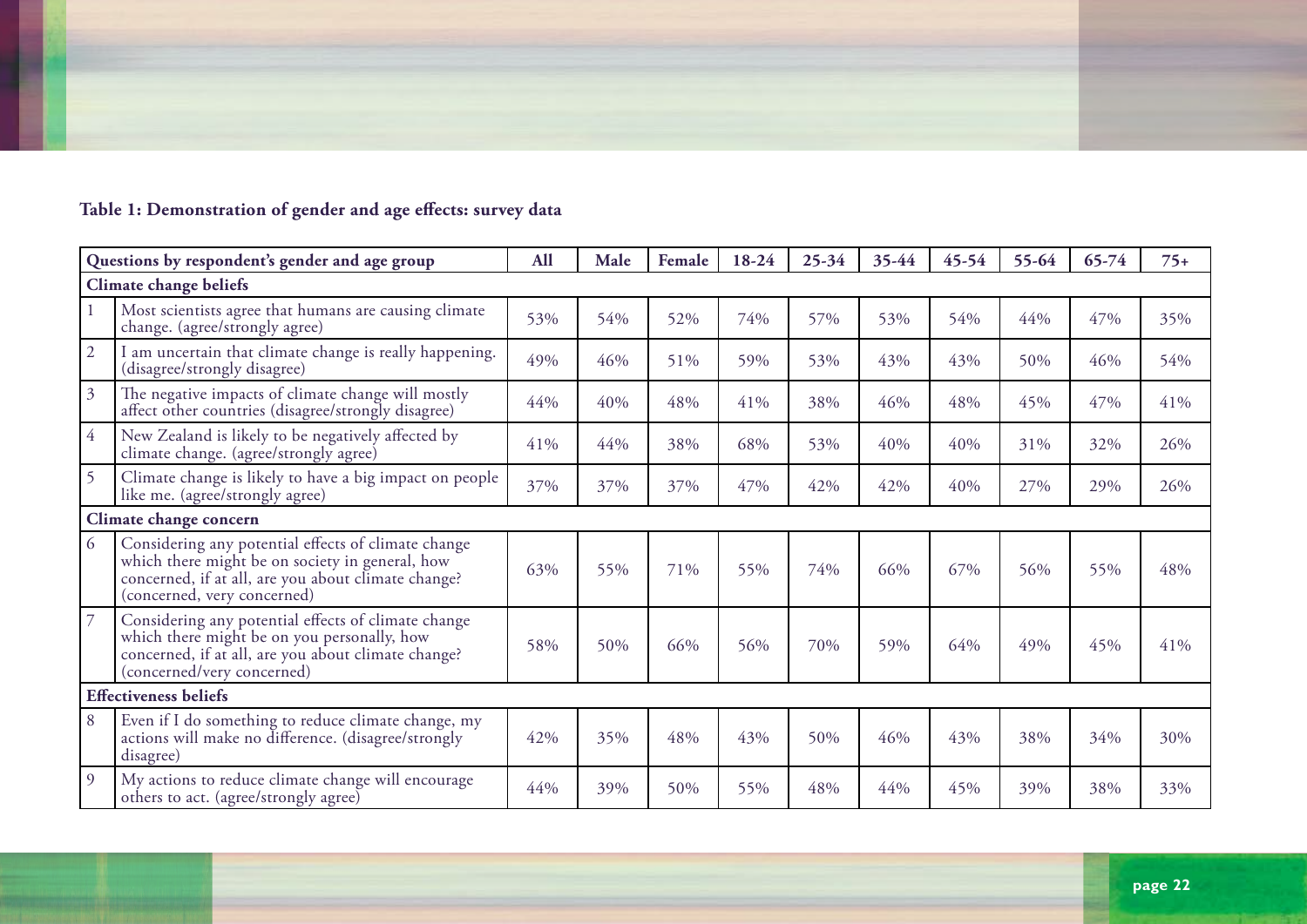| Questions by respondent's gender and age group   |                                                                                                                                      | <b>All</b> | Male | Female | 18-24 | $25 - 34$ | 35-44 | $45 - 54$ | 55-64 | $65 - 74$ | $75+$ |
|--------------------------------------------------|--------------------------------------------------------------------------------------------------------------------------------------|------------|------|--------|-------|-----------|-------|-----------|-------|-----------|-------|
| Environmental citizenship                        |                                                                                                                                      |            |      |        |       |           |       |           |       |           |       |
| In the next 12 months, how likely are you to     |                                                                                                                                      |            |      |        |       |           |       |           |       |           |       |
| 10                                               | Speak in favour of pro-environmental policies in<br>conversations with your friends or family? (likely/very<br>likely)               | 39%        | 39%  | 38%    | 45%   | 45%       | 38%   | 34%       | 38%   | 37%       | 37%   |
| 11                                               | Vote for a candidate at least in part because he or she is<br>in favour of strong environmental protection? (likely/<br>very likely) | 35%        | 32%  | 38%    | 49%   | 39%       | 33%   | 35%       | 30%   | 30%       | 29%   |
| 12                                               | Boycott companies that are not environmentally<br>friendly? (likely/very likely)                                                     | 35%        | 33%  | 38%    | 34%   | 32%       | 34%   | 40%       | 33%   | 32%       | 34%   |
| 13                                               | Join public demonstrations or protests supporting<br>environmental protection? (likely/very likely)                                  | 14%        | 13%  | 15%    | 22%   | 16%       | 15%   | 14%       | 13%   | 11%       | 11%   |
| Intended household actions that reduce emissions |                                                                                                                                      |            |      |        |       |           |       |           |       |           |       |
| In the next 12 months, how likely are you to     |                                                                                                                                      |            |      |        |       |           |       |           |       |           |       |
| 14                                               | Install household products to save energy (e.g., low-<br>energy light bulbs) (likely/very likely)                                    | 73%        | 70%  | 76%    | 72%   | 66%       | 79%   | 74%       | 72%   | 81%       | 63%   |
| 15                                               | Conserve water at home (e.g., when cooking or<br>showering) (likely/very likely)                                                     | 68%        | 62%  | 73%    | 66%   | 58%       | 70%   | 70%       | 74%   | 78%       | 63%   |
| 16                                               | Reduce home energy use for air-conditioning, heating<br>or lighting (likely/very likely)                                             | 62%        | 59%  | 66%    | 67%   | 50%       | 68%   | 64%       | 66%   | 71%       | 58%   |
| 17                                               | Generate renewable energy at home (e.g., through<br>solar, wind, geothermal or biomass) (likely/very likely)                         | 22%        | 20%  | 25%    | 12%   | 25%       | 29%   | 22%       | 22%   | 21%       | 27%   |
| 18                                               | Consider energy or greenhouse gas emissions when<br>making major purchasing decisions (e.g., house, car)<br>(likely/very likely)     | 39%        | 37%  | 42%    | 47%   | 33%       | 44%   | 42%       | 39%   | 40%       | 25%   |
| 19                                               | Avoid or reduce car travel (e.g., walk, cycle, use public<br>transport, car-pooling) (likely/very likely)                            | 41%        | 39%  | 43%    | 48%   | 35%       | 39%   | 47%       | 35%   | 44%       | 34%   |